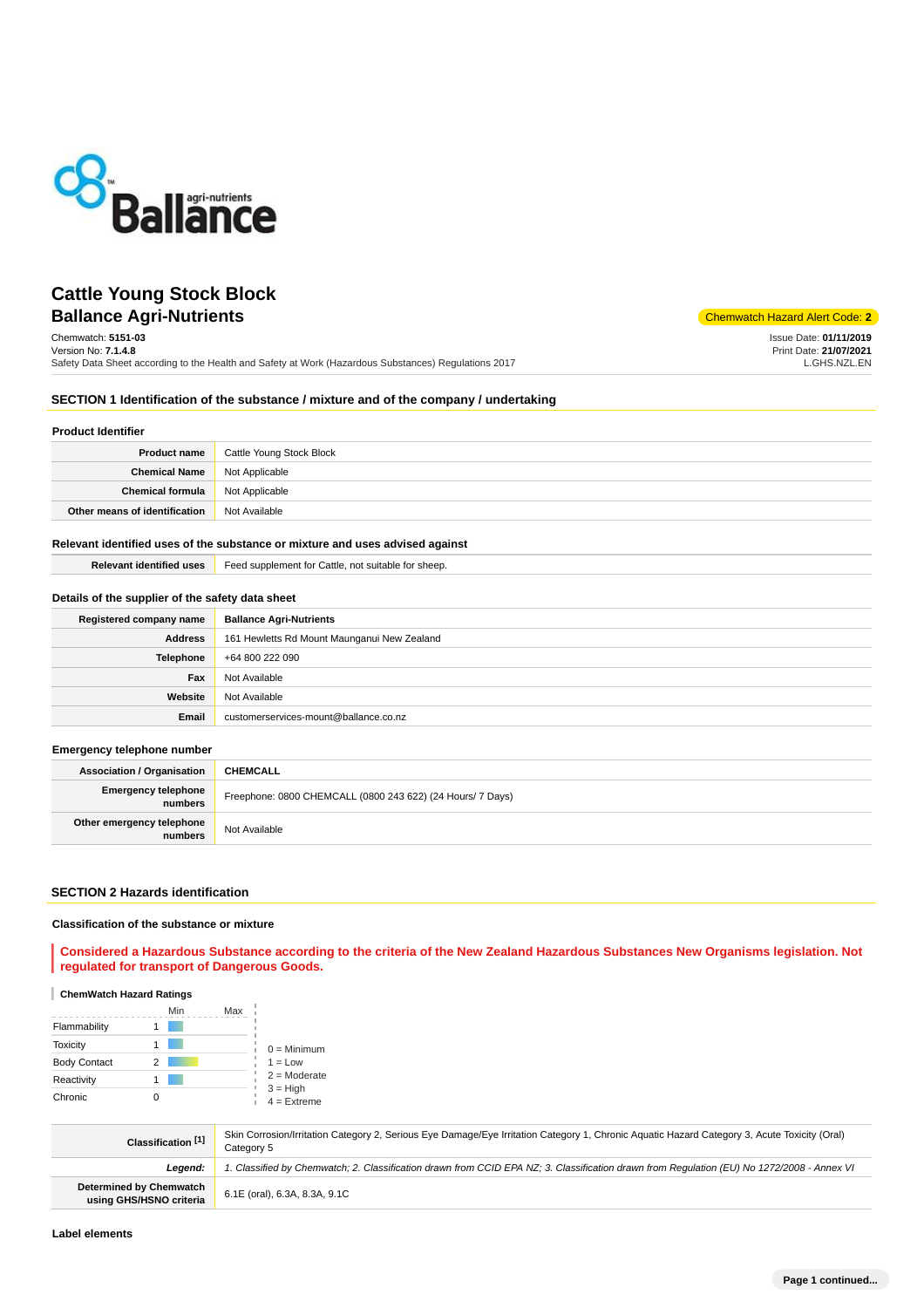| Hazard pictogram(s) |  |
|---------------------|--|
|                     |  |

**Signal word Danger**

### **Hazard statement(s)**

| H315 | Causes skin irritation.                            |
|------|----------------------------------------------------|
| H318 | Causes serious eye damage.                         |
| H412 | Harmful to aquatic life with long lasting effects. |
| H303 | May be harmful if swallowed.                       |

### **Precautionary statement(s) Prevention**

| P280             | Wear protective gloves, protective clothing, eye protection and face protection. |  |
|------------------|----------------------------------------------------------------------------------|--|
| P <sub>273</sub> | Avoid release to the environment.                                                |  |
| P264             | Wash all exposed external body areas thoroughly after handling.                  |  |

## **Precautionary statement(s) Response**

| P301+P312                                                              | IF SWALLOWED: Call a POISON CENTER/doctor/physician/first aider if you feel unwell.                                              |  |  |
|------------------------------------------------------------------------|----------------------------------------------------------------------------------------------------------------------------------|--|--|
| P305+P351+P338                                                         | IF IN EYES: Rinse cautiously with water for several minutes. Remove contact lenses, if present and easy to do. Continue rinsing. |  |  |
| Immediately call a POISON CENTER/doctor/physician/first aider.<br>P310 |                                                                                                                                  |  |  |
| IF ON SKIN: Wash with plenty of water.<br>P302+P352                    |                                                                                                                                  |  |  |
| If skin irritation occurs: Get medical advice/attention.<br>P332+P313  |                                                                                                                                  |  |  |
| P362+P364                                                              | Take off contaminated clothing and wash it before reuse.                                                                         |  |  |

## **Precautionary statement(s) Storage**

Not Applicable

### **Precautionary statement(s) Disposal**

| P501 | Dispose of contents/container to authorised hazardous or special waste collection point in accordance with any local regulation. |
|------|----------------------------------------------------------------------------------------------------------------------------------|
|      |                                                                                                                                  |

## **SECTION 3 Composition / information on ingredients**

#### **Substances**

See section below for composition of Mixtures

#### **Mixtures**

| <b>CAS No</b> | %[weight]                                                                                                                                                                                             | Name                                 |
|---------------|-------------------------------------------------------------------------------------------------------------------------------------------------------------------------------------------------------|--------------------------------------|
| 8052-35-5     | $35 - 55$                                                                                                                                                                                             | molasses                             |
| 1309-48-4.    | $3 - 8$                                                                                                                                                                                               | magnesium oxide                      |
| 1305-78-8     | $3-8$                                                                                                                                                                                                 | calcium oxide                        |
| 7647-14-5     | $10 - 30$                                                                                                                                                                                             | sodium chloride                      |
| 7757-93-9     | 15-30                                                                                                                                                                                                 | calcium phosphate, dibasic           |
| Not Available | < 0.05                                                                                                                                                                                                | aroma complex non-hazardous          |
| Not Available | $<$ 1                                                                                                                                                                                                 | apex plant extract mix non-hazardous |
| 7758-98-7     | <0.4                                                                                                                                                                                                  | copper sulfate                       |
| 1314-13-2     | < 0.4                                                                                                                                                                                                 | zinc oxide                           |
| 7789-80-2     | < 0.1                                                                                                                                                                                                 | calcium iodate                       |
| 10102-18-8    | < 0.01                                                                                                                                                                                                | sodium selenite                      |
| 10026-24-1    | < 0.05                                                                                                                                                                                                | cobalt(II) sulfate, heptahydrate     |
| Legend:       | 1. Classified by Chemwatch; 2. Classification drawn from CCID EPA NZ; 3. Classification drawn from Regulation (EU) No 1272/2008 - Annex VI;<br>4. Classification drawn from C&L * EU IOELVs available |                                      |

## **SECTION 4 First aid measures**

| Description of first aid measures |                                                                                                                                                                                                                                                                                                                                                                                                                                                                  |  |  |
|-----------------------------------|------------------------------------------------------------------------------------------------------------------------------------------------------------------------------------------------------------------------------------------------------------------------------------------------------------------------------------------------------------------------------------------------------------------------------------------------------------------|--|--|
| <b>Eye Contact</b>                | If this product comes in contact with the eyes:<br>▶ Wash out immediately with fresh running water.<br>Ensure complete irrigation of the eye by keeping eyelids apart and away from eye and moving the eyelids by occasionally lifting the upper<br>and lower lids.<br>Seek medical attention without delay; if pain persists or recurs seek medical attention.<br>Removal of contact lenses after an eye injury should only be undertaken by skilled personnel. |  |  |
| <b>Skin Contact</b>               | If skin contact occurs:<br>Immediately remove all contaminated clothing, including footwear.<br>Flush skin and hair with running water (and soap if available).                                                                                                                                                                                                                                                                                                  |  |  |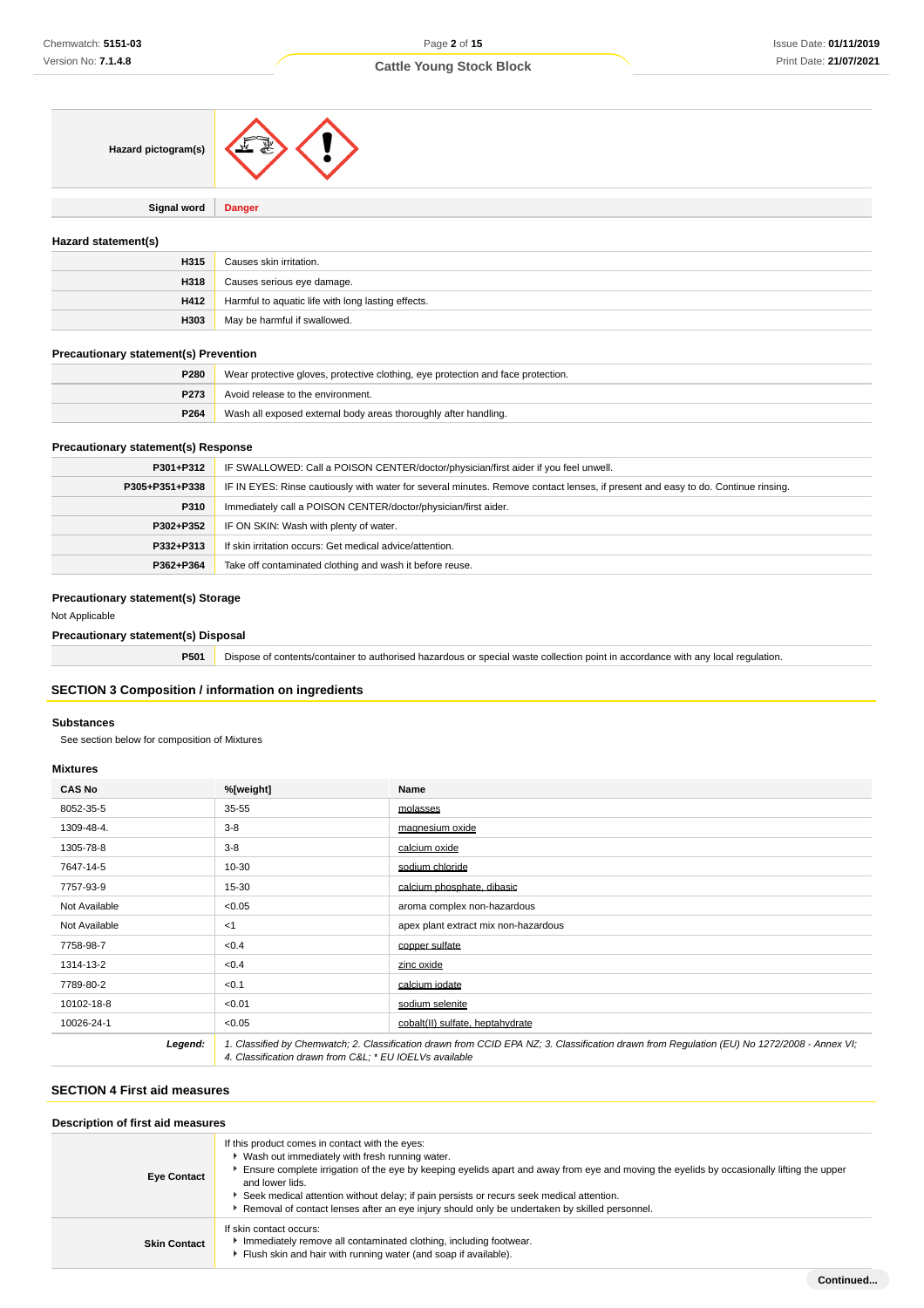|            | Seek medical attention in event of irritation.                                                                                                                                                                                                                                                                                                                                                                                                                                                  |
|------------|-------------------------------------------------------------------------------------------------------------------------------------------------------------------------------------------------------------------------------------------------------------------------------------------------------------------------------------------------------------------------------------------------------------------------------------------------------------------------------------------------|
| Inhalation | If fumes or combustion products are inhaled remove from contaminated area.<br>Lay patient down. Keep warm and rested.<br>Prostheses such as false teeth, which may block airway, should be removed, where possible, prior to initiating first aid procedures.<br>Apply artificial respiration if not breathing, preferably with a demand valve resuscitator, bag-valve mask device, or pocket mask as trained.<br>Perform CPR if necessary.<br>Transport to hospital, or doctor, without delay. |
| Ingestion  | If swallowed do <b>NOT</b> induce vomiting.<br>If vomiting occurs, lean patient forward or place on left side (head-down position, if possible) to maintain open airway and prevent aspiration.<br>• Observe the patient carefully.<br>Never give liquid to a person showing signs of being sleepy or with reduced awareness; i.e. becoming unconscious.<br>Give water to rinse out mouth, then provide liquid slowly and as much as casualty can comfortably drink.<br>Seek medical advice.    |

#### **Indication of any immediate medical attention and special treatment needed**

Treat symptomatically.

for phosphate salts intoxication:

- All treatments should be based on observed signs and symptoms of distress in the patient. Consideration should be given to the possibility that overexposure to materials other than this product may have occurred.
- Ingestion of large quantities of phosphate salts (over 1.0 grams for an adult) may cause an osmotic catharsis resulting in diarrhoea and probable abdominal cramps. Larger doses such as 4-8 grams will almost certainly cause these effects in everyone. In healthy individuals most of the ingested salt will be excreted in the faeces with the diarrhoea and, thus, not cause any systemic toxicity. Doses greater than 10 grams hypothetically may cause systemic toxicity.
- **Treatment should take into consideration both anionic and cation portion of the molecule.**
- All phosphate salts, except calcium salts, have a hypothetical risk of hypocalcaemia, so calcium levels should be monitored.

### **SECTION 5 Firefighting measures**

#### **Extinguishing media**

- Foam.
- Dry chemical powder.
- **BCF** (where regulations permit).
- Carbon dioxide.
- Water spray or fog Large fires only.

#### **Special hazards arising from the substrate or mixture**

| <b>Fire Incompatibility</b> |  |  | Avoid contamination with oxidising agents i.e. nitrates, oxidising acids, chlorine bleaches, pool chlorine etc. as ignition may result |
|-----------------------------|--|--|----------------------------------------------------------------------------------------------------------------------------------------|
|-----------------------------|--|--|----------------------------------------------------------------------------------------------------------------------------------------|

### **Advice for firefighters**

| <b>Fire Fighting</b>         | Alert Fire Brigade and tell them location and nature of hazard.<br>• Wear breathing apparatus plus protective gloves.<br>▶ Prevent, by any means available, spillage from entering drains or water courses.<br>▶ Use water delivered as a fine spray to control fire and cool adjacent area.<br>DO NOT approach containers suspected to be hot.<br>Cool fire exposed containers with water spray from a protected location.<br>If safe to do so, remove containers from path of fire.<br>Equipment should be thoroughly decontaminated after use.                 |
|------------------------------|-------------------------------------------------------------------------------------------------------------------------------------------------------------------------------------------------------------------------------------------------------------------------------------------------------------------------------------------------------------------------------------------------------------------------------------------------------------------------------------------------------------------------------------------------------------------|
| <b>Fire/Explosion Hazard</b> | Combustible.<br>Slight fire hazard when exposed to heat or flame.<br>Heating may cause expansion or decomposition leading to violent rupture of containers.<br>• On combustion, may emit toxic fumes of carbon monoxide (CO).<br>May emit acrid smoke.<br>Mists containing combustible materials may be explosive.<br>Combustion products include:<br>carbon dioxide (CO2)<br>hydrogen chloride<br>phosgene<br>phosphorus oxides (POx)<br>other pyrolysis products typical of burning organic material.<br>May emit poisonous fumes.<br>May emit corrosive fumes. |

### **SECTION 6 Accidental release measures**

**Personal precautions, protective equipment and emergency procedures**

See section 8

#### **Environmental precautions**

See section 12

#### **Methods and material for containment and cleaning up**

| <b>Minor Spills</b> | Slippery when spilt.<br>Clean up all spills immediately.<br>Avoid contact with skin and eyes.<br>▶ Wear impervious gloves and safety goggles.<br>Trowel up/scrape up.<br>Place spilled material in clean, dry, sealed container. |
|---------------------|----------------------------------------------------------------------------------------------------------------------------------------------------------------------------------------------------------------------------------|
|                     | Flush spill area with water.                                                                                                                                                                                                     |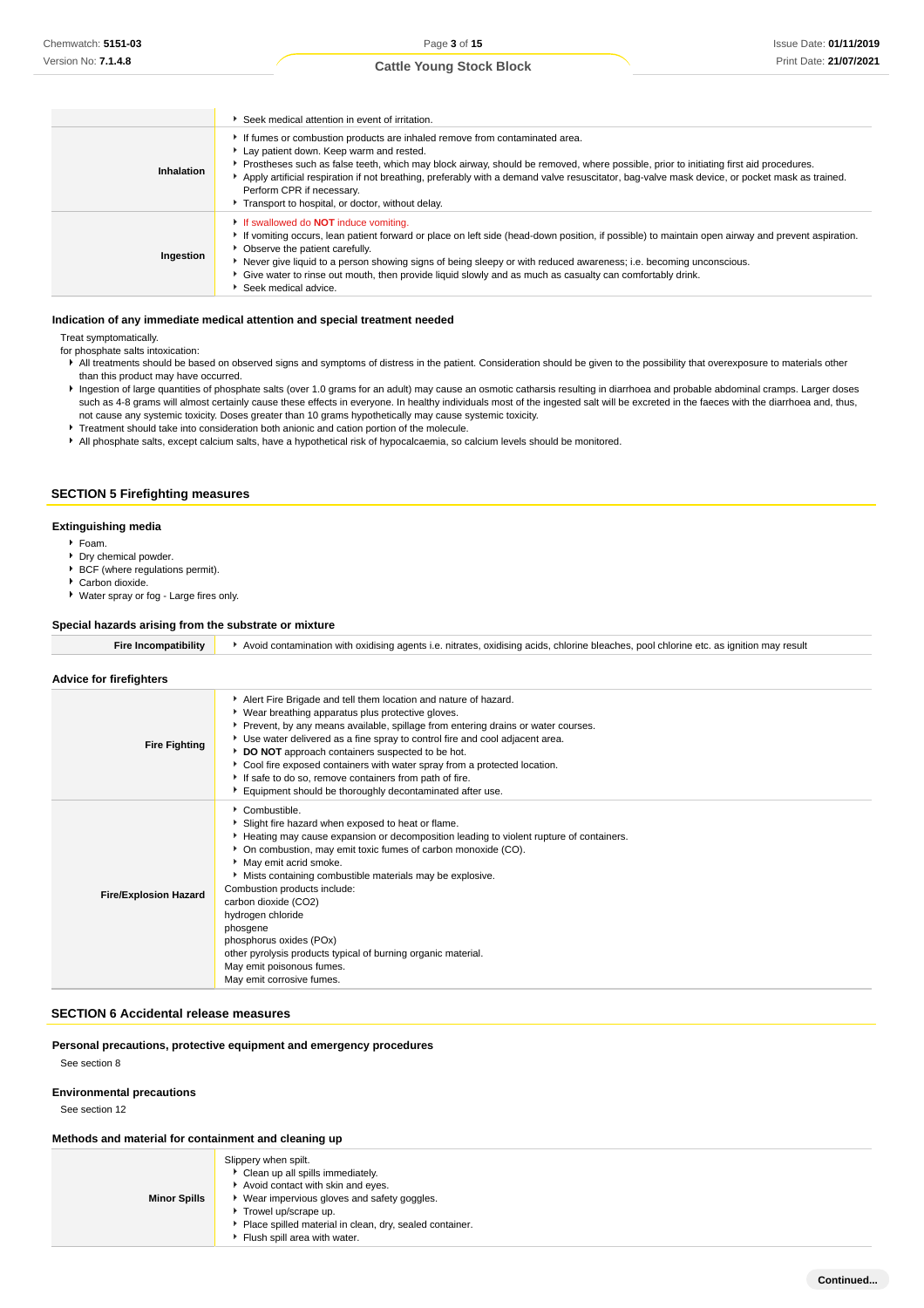|                     | Slippery when spilt.                                                                                                    |
|---------------------|-------------------------------------------------------------------------------------------------------------------------|
|                     | Clear area of personnel and move upwind.                                                                                |
|                     | Alert Fire Brigade and tell them location and nature of hazard.                                                         |
|                     | ▶ Wear breathing apparatus plus protective gloves.                                                                      |
|                     | ▶ Prevent, by any means available, spillage from entering drains or water course.                                       |
|                     | Stop leak if safe to do so.                                                                                             |
| <b>Major Spills</b> | Contain spill with sand, earth or vermiculite.                                                                          |
|                     | • Collect recoverable product into labelled containers for recycling.                                                   |
|                     | Neutralise/decontaminate residue (see Section 13 for specific agent).                                                   |
|                     | Collect solid residues and seal in labelled drums for disposal.                                                         |
|                     | ▶ Wash area and prevent runoff into drains.                                                                             |
|                     | After clean up operations, decontaminate and launder all protective clothing and equipment before storing and re-using. |
|                     | If contamination of drains or waterways occurs, advise emergency services.                                              |

Personal Protective Equipment advice is contained in Section 8 of the SDS.

### **SECTION 7 Handling and storage**

| Precautions for safe handling |                                                                                                                                                                                                                                                                                                                                                                                                                                                                                                                                                                                                                                                                                                                                                                                                                                                                                                                                                                            |
|-------------------------------|----------------------------------------------------------------------------------------------------------------------------------------------------------------------------------------------------------------------------------------------------------------------------------------------------------------------------------------------------------------------------------------------------------------------------------------------------------------------------------------------------------------------------------------------------------------------------------------------------------------------------------------------------------------------------------------------------------------------------------------------------------------------------------------------------------------------------------------------------------------------------------------------------------------------------------------------------------------------------|
| Safe handling                 | Avoid all personal contact, including inhalation.<br>▶ Wear protective clothing when risk of exposure occurs.<br>Use in a well-ventilated area.<br>Prevent concentration in hollows and sumps.<br>DO NOT enter confined spaces until atmosphere has been checked.<br>DO NOT allow material to contact humans, exposed food or food utensils.<br>Avoid contact with incompatible materials.<br>When handling, <b>DO NOT</b> eat, drink or smoke.<br>Keep containers securely sealed when not in use.<br>Avoid physical damage to containers.<br>Always wash hands with soap and water after handling.<br>▶ Work clothes should be laundered separately. Launder contaminated clothing before re-use.<br>Use good occupational work practice.<br>• Observe manufacturer's storage and handling recommendations contained within this SDS.<br>Atmosphere should be regularly checked against established exposure standards to ensure safe working conditions are maintained. |
| Other information             | Store in original containers.<br>Keep containers securely sealed.<br>Store in a cool, dry, well-ventilated area.<br>Store away from incompatible materials and foodstuff containers.<br>Protect containers against physical damage and check regularly for leaks.<br>• Observe manufacturer's storage and handling recommendations contained within this SDS.                                                                                                                                                                                                                                                                                                                                                                                                                                                                                                                                                                                                              |

#### **Conditions for safe storage, including any incompatibilities**

|                         | Packaging as recommended by manufacturer.<br>Check all containers are clearly labelled and free from leaks.                                                                                                                                                                                                                                                                                                                                                                                                                                                                                                                                                                           |  |
|-------------------------|---------------------------------------------------------------------------------------------------------------------------------------------------------------------------------------------------------------------------------------------------------------------------------------------------------------------------------------------------------------------------------------------------------------------------------------------------------------------------------------------------------------------------------------------------------------------------------------------------------------------------------------------------------------------------------------|--|
| Storage incompatibility | Avoid reaction with oxidising agents<br>Dilute solutions of all sugars are subject to fermentation, either by yeast or by other microorganisms or enzymes derived from these, producing<br>gases which can pressurise and burst sealed containers.<br>Some microorganisms will produce hydrogen or methane, adding a fire and explosion hazard.<br>Phosphates are incompatible with oxidising and reducing agents.<br>Phosphates are susceptible to formation of highly toxic and flammable phosphine gas in the presence of strong reducing agents such as<br>hydrides.<br>Partial oxidation of phosphates by oxidizing agents may result in the release of toxic phosphorus oxides. |  |



 $X - M$ ust not be stored together<br>0  $-M$ av be stored together with

**0** — May be stored together with specific preventions

**+** — May be stored together

Note: Depending on other risk factors, compatibility assessment based on the table above may not be relevant to storage situations, particularly where large volumes of dangerous goods are stored and handled. Reference should be made to the Safety Data Sheets for each substance or article and risks assessed accordingly.

### **SECTION 8 Exposure controls / personal protection**

#### **Control parameters**

### **Occupational Exposure Limits (OEL)**

### **INGREDIENT DATA**

| Source                                            | Ingredient      | <b>Material name</b>            | <b>TWA</b>        | <b>STEL</b>       | Peak          | <b>Notes</b>  |
|---------------------------------------------------|-----------------|---------------------------------|-------------------|-------------------|---------------|---------------|
| New Zealand Workplace<br>Exposure Standards (WES) | magnesium oxide | Magnesium oxide fume            | $10 \text{ mg/m}$ | Not Available     | Not Available | Not Available |
| New Zealand Workplace<br>Exposure Standards (WES) | calcium oxide   | Calcium oxide                   | $2 \text{ mg/m}$  | Not Available     | Not Available | Not Available |
| New Zealand Workplace<br>Exposure Standards (WES) | zinc oxide      | Zinc oxide fume respirable dust | $3$ mg/m $3$      | $10 \text{ mg/m}$ | Not Available | Not Available |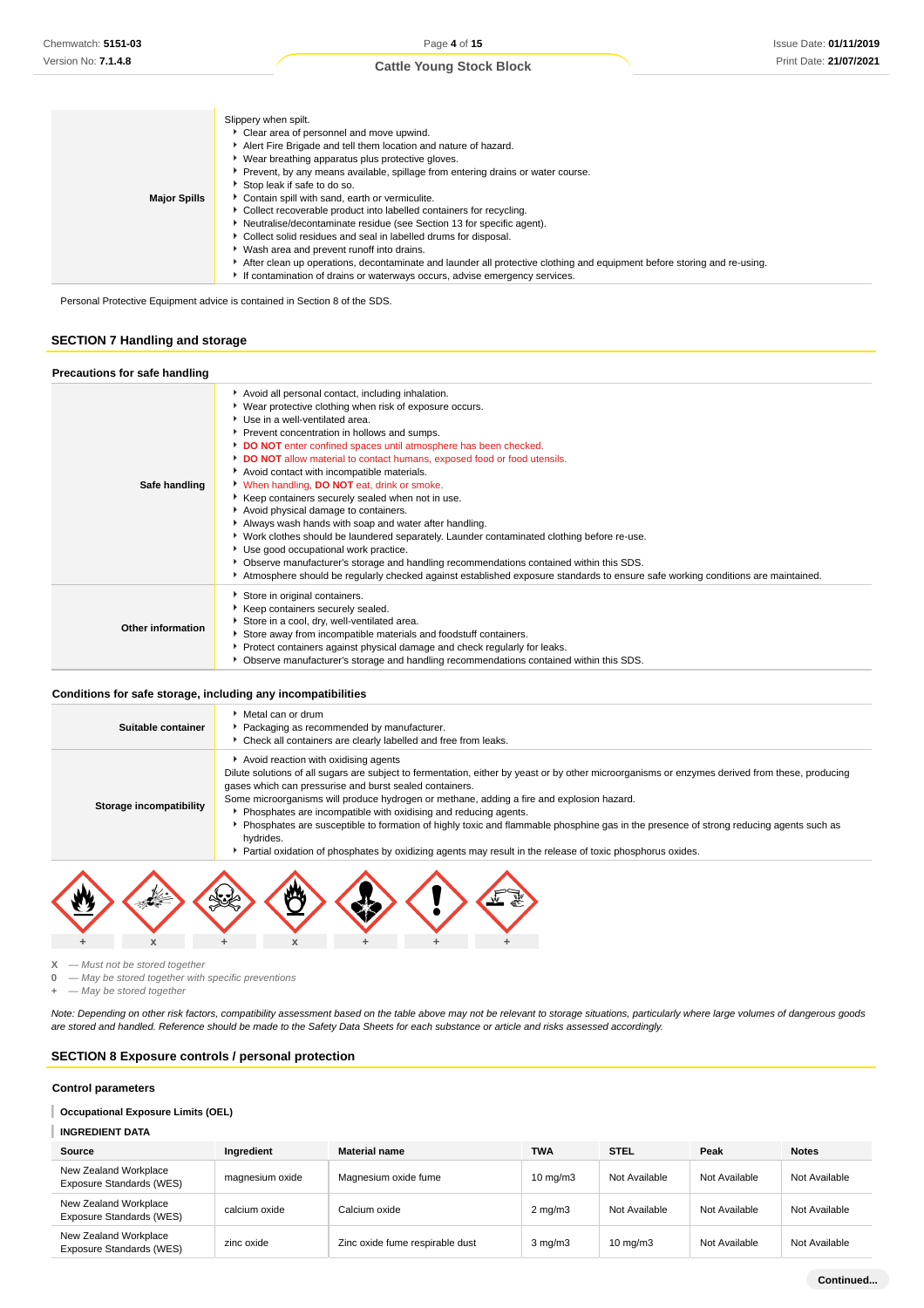Chemwatch: **5151-03** Version No: **7.1.4.8**

# Page **5** of **15 Cattle Young Stock Block**

| <b>Source</b>                                     | Ingredient                               | <b>Material name</b>            |                   | <b>TWA</b>                     | <b>STEL</b>   |                                         | Peak          | <b>Notes</b>  |
|---------------------------------------------------|------------------------------------------|---------------------------------|-------------------|--------------------------------|---------------|-----------------------------------------|---------------|---------------|
| New Zealand Workplace<br>Exposure Standards (WES) | zinc oxide                               | Zinc oxide Dust respirable dust |                   | $10$ mg/m $3$                  | Not Available |                                         | Not Available | Not Available |
| New Zealand Workplace<br>Exposure Standards (WES) | sodium selenite                          | Selenium and compounds, as Se   |                   | $0.1$ mg/m $3$                 | Not Available |                                         | Not Available | Not Available |
| <b>Emergency Limits</b>                           |                                          |                                 |                   |                                |               |                                         |               |               |
| Ingredient                                        | TEEL-1                                   |                                 | TEEL-2            |                                |               | TEEL-3                                  |               |               |
| magnesium oxide                                   | 30 mg/m3                                 |                                 | 120 mg/m3         |                                | 730 mg/m3     |                                         |               |               |
| calcium oxide                                     | $6$ mg/m $3$                             |                                 | 110 mg/m3         |                                |               | 660 mg/m3                               |               |               |
| sodium chloride                                   | $0.5$ ppm                                |                                 | 2 ppm             |                                |               | 20 ppm                                  |               |               |
| copper sulfate                                    | 7.5 mg/m3                                |                                 | 9.9 mg/m3         |                                |               | 59 mg/m3                                |               |               |
| zinc oxide                                        | $10 \text{ mg/m}$                        |                                 | $15 \text{ mg/m}$ |                                |               | 2,500 mg/m3                             |               |               |
| sodium selenite                                   | $1.3$ mg/m $3$                           |                                 | $2.3$ mg/m $3$    |                                |               | $3.1 \text{ mg/m}$                      |               |               |
| cobalt(II) sulfate, heptahydrate                  | $0.29$ mg/m $3$<br>19 mg/m3              |                                 |                   | 120 mg/m3                      |               |                                         |               |               |
| cobalt(II) sulfate, heptahydrate                  | $0.16$ mg/m $3$<br>14 mg/m3              |                                 |                   | 84 mg/m3                       |               |                                         |               |               |
| Ingredient                                        | <b>Original IDLH</b>                     |                                 |                   | <b>Revised IDLH</b>            |               |                                         |               |               |
|                                                   | Not Available                            |                                 |                   | Not Available                  |               |                                         |               |               |
| molasses                                          |                                          |                                 |                   |                                |               |                                         |               |               |
| magnesium oxide                                   | 750 mg/m3                                |                                 |                   | Not Available<br>Not Available |               |                                         |               |               |
| calcium oxide                                     |                                          | 25 mg/m3                        |                   |                                |               |                                         |               |               |
| sodium chloride                                   | Not Available                            |                                 |                   |                                | Not Available |                                         |               |               |
| calcium phosphate, dibasic                        | Not Available                            |                                 |                   | Not Available                  |               |                                         |               |               |
| copper sulfate                                    |                                          | Not Available                   |                   | Not Available                  |               |                                         |               |               |
| zinc oxide                                        | 500 mg/m3                                |                                 |                   | Not Available                  |               |                                         |               |               |
| calcium iodate                                    | Not Available                            |                                 | Not Available     |                                |               |                                         |               |               |
| sodium selenite                                   | 1 $mg/m3$                                |                                 |                   | Not Available                  |               |                                         |               |               |
| cobalt(II) sulfate, heptahydrate                  | Not Available                            |                                 |                   | Not Available                  |               |                                         |               |               |
| <b>Occupational Exposure Banding</b>              |                                          |                                 |                   |                                |               |                                         |               |               |
| Ingredient                                        | <b>Occupational Exposure Band Rating</b> |                                 |                   |                                |               | <b>Occupational Exposure Band Limit</b> |               |               |

| Ingredient                       | <b>Occupational Exposure Band Rating</b>                                                                                                                                                                                                                                                 | <b>Occupational Exposure Band Limit</b> |  |
|----------------------------------|------------------------------------------------------------------------------------------------------------------------------------------------------------------------------------------------------------------------------------------------------------------------------------------|-----------------------------------------|--|
| sodium chloride                  |                                                                                                                                                                                                                                                                                          | $\leq$ 0.01 mg/m <sup>3</sup>           |  |
| calcium phosphate, dibasic       |                                                                                                                                                                                                                                                                                          | $\leq$ 0.01 mg/m <sup>3</sup>           |  |
| copper sulfate                   |                                                                                                                                                                                                                                                                                          | $\leq$ 0.01 mg/m <sup>3</sup>           |  |
| calcium iodate                   |                                                                                                                                                                                                                                                                                          | $\leq$ 0.01 mg/m <sup>3</sup>           |  |
| cobalt(II) sulfate, heptahydrate | E                                                                                                                                                                                                                                                                                        | $\leq$ 0.01 mg/m <sup>3</sup>           |  |
| Notes:                           | Occupational exposure banding is a process of assigning chemicals into specific categories or bands based on a chemical's potency and the<br>adverse health outcomes associated with exposure. The output of this process is an occupational exposure band (OEB), which corresponds to a |                                         |  |

range of exposure concentrations that are expected to protect worker health.

## **MATERIAL DATA**

## **Exposure controls**

|                                                                                          | Engineering controls are used to remove a hazard or place a barrier between the worker and the hazard. Well-designed engineering controls can<br>be highly effective in protecting workers and will typically be independent of worker interactions to provide this high level of protection.<br>The basic types of engineering controls are:<br>Process controls which involve changing the way a job activity or process is done to reduce the risk.<br>Enclosure and/or isolation of emission source which keeps a selected hazard "physically" away from the worker and ventilation that strategically<br>"adds" and "removes" air in the work environment. Ventilation can remove or dilute an air contaminant if designed properly. The design of a<br>ventilation system must match the particular process and chemical or contaminant in use.<br>Employers may need to use multiple types of controls to prevent employee overexposure.<br>General exhaust is adequate under normal operating conditions. Local exhaust ventilation may be required in special circumstances. If risk of<br>overexposure exists, wear approved respirator. Supplied-air type respirator may be required in special circumstances. Correct fit is essential to<br>ensure adequate protection. Provide adequate ventilation in warehouses and enclosed storage areas. Air contaminants generated in the<br>workplace possess varying "escape" velocities which, in turn, determine the "capture velocities" of fresh circulating air required to effectively<br>remove the contaminant. |                                    |                                     |  |
|------------------------------------------------------------------------------------------|-------------------------------------------------------------------------------------------------------------------------------------------------------------------------------------------------------------------------------------------------------------------------------------------------------------------------------------------------------------------------------------------------------------------------------------------------------------------------------------------------------------------------------------------------------------------------------------------------------------------------------------------------------------------------------------------------------------------------------------------------------------------------------------------------------------------------------------------------------------------------------------------------------------------------------------------------------------------------------------------------------------------------------------------------------------------------------------------------------------------------------------------------------------------------------------------------------------------------------------------------------------------------------------------------------------------------------------------------------------------------------------------------------------------------------------------------------------------------------------------------------------------------------------------------------------------------------|------------------------------------|-------------------------------------|--|
| Appropriate engineering                                                                  | Type of Contaminant:                                                                                                                                                                                                                                                                                                                                                                                                                                                                                                                                                                                                                                                                                                                                                                                                                                                                                                                                                                                                                                                                                                                                                                                                                                                                                                                                                                                                                                                                                                                                                          |                                    | Air Speed:                          |  |
| controls                                                                                 | solvent, vapours, degreasing etc., evaporating from tank (in still air).                                                                                                                                                                                                                                                                                                                                                                                                                                                                                                                                                                                                                                                                                                                                                                                                                                                                                                                                                                                                                                                                                                                                                                                                                                                                                                                                                                                                                                                                                                      | $0.25 - 0.5$ m/s<br>(50-100 f/min) |                                     |  |
|                                                                                          | aerosols, fumes from pouring operations, intermittent container filling, low speed conveyer transfers, welding, spray<br>drift, plating acid fumes, pickling (released at low velocity into zone of active generation)                                                                                                                                                                                                                                                                                                                                                                                                                                                                                                                                                                                                                                                                                                                                                                                                                                                                                                                                                                                                                                                                                                                                                                                                                                                                                                                                                        | 0.5-1 m/s (100-200<br>$f/min.$ )   |                                     |  |
|                                                                                          | direct spray, spray painting in shallow booths, drum filling, conveyer loading, crusher dusts, gas discharge (active<br>generation into zone of rapid air motion)                                                                                                                                                                                                                                                                                                                                                                                                                                                                                                                                                                                                                                                                                                                                                                                                                                                                                                                                                                                                                                                                                                                                                                                                                                                                                                                                                                                                             | 1-2.5 m/s (200-500<br>$f/min.$ )   |                                     |  |
|                                                                                          | grinding, abrasive blasting, tumbling, high speed wheel generated dusts (released at high initial velocity into zone of<br>very high rapid air motion)                                                                                                                                                                                                                                                                                                                                                                                                                                                                                                                                                                                                                                                                                                                                                                                                                                                                                                                                                                                                                                                                                                                                                                                                                                                                                                                                                                                                                        |                                    | $2.5 - 10$ m/s<br>(500-2000 f/min.) |  |
|                                                                                          | Within each range the appropriate value depends on:                                                                                                                                                                                                                                                                                                                                                                                                                                                                                                                                                                                                                                                                                                                                                                                                                                                                                                                                                                                                                                                                                                                                                                                                                                                                                                                                                                                                                                                                                                                           |                                    |                                     |  |
|                                                                                          | Lower end of the range                                                                                                                                                                                                                                                                                                                                                                                                                                                                                                                                                                                                                                                                                                                                                                                                                                                                                                                                                                                                                                                                                                                                                                                                                                                                                                                                                                                                                                                                                                                                                        | Upper end of the range             |                                     |  |
| 1: Room air currents minimal or favourable to capture<br>1: Disturbing room air currents |                                                                                                                                                                                                                                                                                                                                                                                                                                                                                                                                                                                                                                                                                                                                                                                                                                                                                                                                                                                                                                                                                                                                                                                                                                                                                                                                                                                                                                                                                                                                                                               |                                    |                                     |  |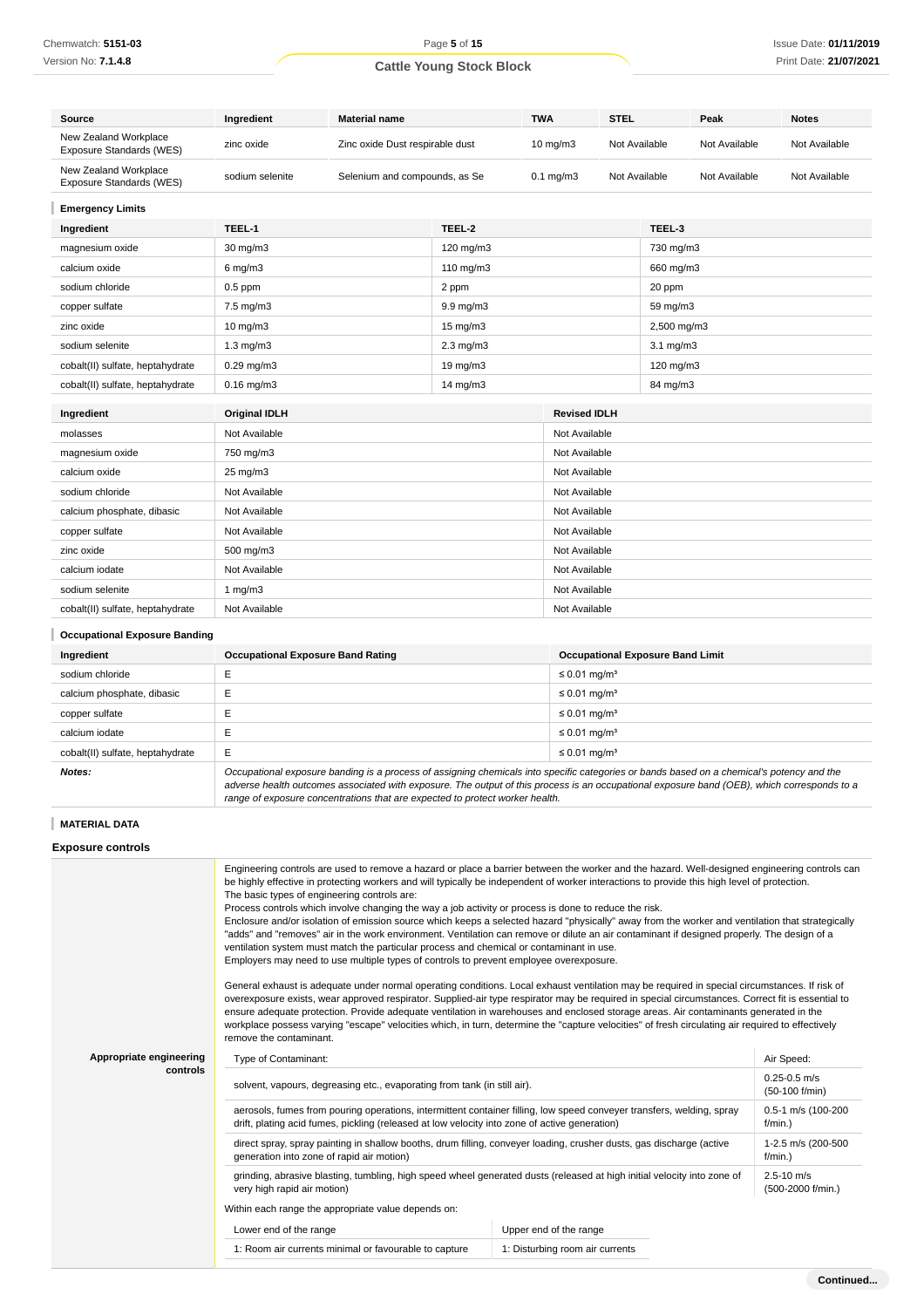|                              | 2: Contaminants of low toxicity or of nuisance value only.                                                                                                                                                                                                                                                                                                                                                                                                                                                                                                                                                                                                                                                                                                                                                                                                                                                                                                    | 2: Contaminants of high toxicity |  |
|------------------------------|---------------------------------------------------------------------------------------------------------------------------------------------------------------------------------------------------------------------------------------------------------------------------------------------------------------------------------------------------------------------------------------------------------------------------------------------------------------------------------------------------------------------------------------------------------------------------------------------------------------------------------------------------------------------------------------------------------------------------------------------------------------------------------------------------------------------------------------------------------------------------------------------------------------------------------------------------------------|----------------------------------|--|
|                              | 3: Intermittent, low production.                                                                                                                                                                                                                                                                                                                                                                                                                                                                                                                                                                                                                                                                                                                                                                                                                                                                                                                              | 3: High production, heavy use    |  |
|                              | 4: Large hood or large air mass in motion                                                                                                                                                                                                                                                                                                                                                                                                                                                                                                                                                                                                                                                                                                                                                                                                                                                                                                                     | 4: Small hood-local control only |  |
|                              | Simple theory shows that air velocity falls rapidly with distance away from the opening of a simple extraction pipe. Velocity generally decreases<br>with the square of distance from the extraction point (in simple cases). Therefore the air speed at the extraction point should be adjusted,<br>accordingly, after reference to distance from the contaminating source. The air velocity at the extraction fan, for example, should be a minimum of<br>1-2 m/s (200-400 f/min) for extraction of solvents generated in a tank 2 meters distant from the extraction point. Other mechanical considerations,<br>producing performance deficits within the extraction apparatus, make it essential that theoretical air velocities are multiplied by factors of 10 or<br>more when extraction systems are installed or used.                                                                                                                                |                                  |  |
| <b>Personal protection</b>   |                                                                                                                                                                                                                                                                                                                                                                                                                                                                                                                                                                                                                                                                                                                                                                                                                                                                                                                                                               |                                  |  |
| Eye and face protection      | Safety glasses with side shields.<br>Chemical goggles.<br>Contact lenses may pose a special hazard; soft contact lenses may absorb and concentrate irritants. A written policy document, describing<br>the wearing of lenses or restrictions on use, should be created for each workplace or task. This should include a review of lens absorption<br>and adsorption for the class of chemicals in use and an account of injury experience. Medical and first-aid personnel should be trained in<br>their removal and suitable equipment should be readily available. In the event of chemical exposure, begin eye irrigation immediately and<br>remove contact lens as soon as practicable. Lens should be removed at the first signs of eye redness or irritation - lens should be removed in<br>a clean environment only after workers have washed hands thoroughly. [CDC NIOSH Current Intelligence Bulletin 59], [AS/NZS 1336 or<br>national equivalent] |                                  |  |
| <b>Skin protection</b>       | See Hand protection below                                                                                                                                                                                                                                                                                                                                                                                                                                                                                                                                                                                                                                                                                                                                                                                                                                                                                                                                     |                                  |  |
| <b>Hands/feet protection</b> | ▶ Wear chemical protective gloves, e.g. PVC.<br>• Wear safety footwear or safety gumboots, e.g. Rubber                                                                                                                                                                                                                                                                                                                                                                                                                                                                                                                                                                                                                                                                                                                                                                                                                                                        |                                  |  |
| <b>Body protection</b>       | See Other protection below                                                                                                                                                                                                                                                                                                                                                                                                                                                                                                                                                                                                                                                                                                                                                                                                                                                                                                                                    |                                  |  |
| Other protection             | • Overalls.<br>P.V.C apron.<br>Barrier cream.<br>Skin cleansing cream.<br>▶ Eye wash unit.                                                                                                                                                                                                                                                                                                                                                                                                                                                                                                                                                                                                                                                                                                                                                                                                                                                                    |                                  |  |

#### **Recommended material(s)**

I **GLOVE SELECTION INDEX**

Glove selection is based on a modified presentation of the:

 **"Forsberg Clothing Performance Index".**

 The effect(s) of the following substance(s) are taken into account in the **computergenerated** selection:

Cattle Young Stock Block

| Material         | CPI |
|------------------|-----|
| NATURAL RUBBER   | А   |
| NATURAL+NEOPRENE | А   |
| <b>NITRILE</b>   | А   |

\* CPI - Chemwatch Performance Index

A: Best Selection

B: Satisfactory; may degrade after 4 hours continuous immersion

C: Poor to Dangerous Choice for other than short term immersion

**NOTE**: As a series of factors will influence the actual performance of the glove, a final selection must be based on detailed observation. -

\* Where the glove is to be used on a short term, casual or infrequent basis, factors such as "feel" or convenience (e.g. disposability), may dictate a choice of gloves which might otherwise be unsuitable following long-term or frequent use. A qualified practitioner should be consulted.

#### **Respiratory protection**

Type A-P Filter of sufficient capacity. (AS/NZS 1716 & 1715, EN 143:2000 & 149:2001, ANSI Z88 or national equivalent)

| <b>Required Minimum</b><br><b>Protection Factor</b> | Half-Face<br>Respirator | <b>Full-Face</b><br>Respirator | <b>Powered Air</b><br>Respirator |
|-----------------------------------------------------|-------------------------|--------------------------------|----------------------------------|
| up to $10 \times ES$                                | A P1<br>Air-line*       | -<br>-                         | A PAPR-P1<br>-                   |
| up to $50 \times ES$                                | Air-line**              | A P <sub>2</sub>               | A PAPR-P2                        |
| up to $100 \times ES$                               | -                       | A <sub>P3</sub>                | -                                |
|                                                     |                         | Air-line*                      | -                                |
| $100 + x ES$                                        | ۰                       | Air-line**                     | A PAPR-P3                        |

\* - Negative pressure demand \*\* - Continuous flow

A(All classes) = Organic vapours, B AUS or B1 = Acid gasses, B2 = Acid gas or hydrogen cyanide(HCN), B3 = Acid gas or hydrogen cyanide(HCN), E = Sulfur dioxide(SO2), G = Agricultural chemicals, K = Ammonia(NH3), Hg = Mercury, NO = Oxides of nitrogen,  $MB =$  Methyl bromide,  $AX =$  Low boiling point organic compounds(below 65 degC)

- Cartridge respirators should never be used for emergency ingress or in areas of unknown vapour concentrations or oxygen content.
- $\blacktriangleright$  The wearer must be warned to leave the contaminated area immediately on detecting any odours through the respirator. The odour may indicate that the mask is not functioning properly, that the vapour concentration is too high, or that the mask is not properly fitted. Because of these limitations, only restricted use of cartridge respirators is considered appropriate.
- Cartridge performance is affected by humidity. Cartridges should be changed after 2 hr of continuous use unless it is determined that the humidity is less than 75%, in which case, cartridges can be used for 4 hr. Used cartridges should be discarded daily, regardless of the length of time used

#### **SECTION 9 Physical and chemical properties**

**Information on basic physical and chemical properties Appearance** Dark brown solid; will partially dissolve and mix with water. **Physical state** Solid **Relative density (Water = 1)** Not Available **Odour** Not Available **Partition coefficient n-octanol**<br>**Partition coefficient n-octanol / water** Not Available **Odour threshold** Not Available **Auto-ignition temperature (°C)** Not Available **pH (as supplied)** Not Available **Decomposition temperature** Not Available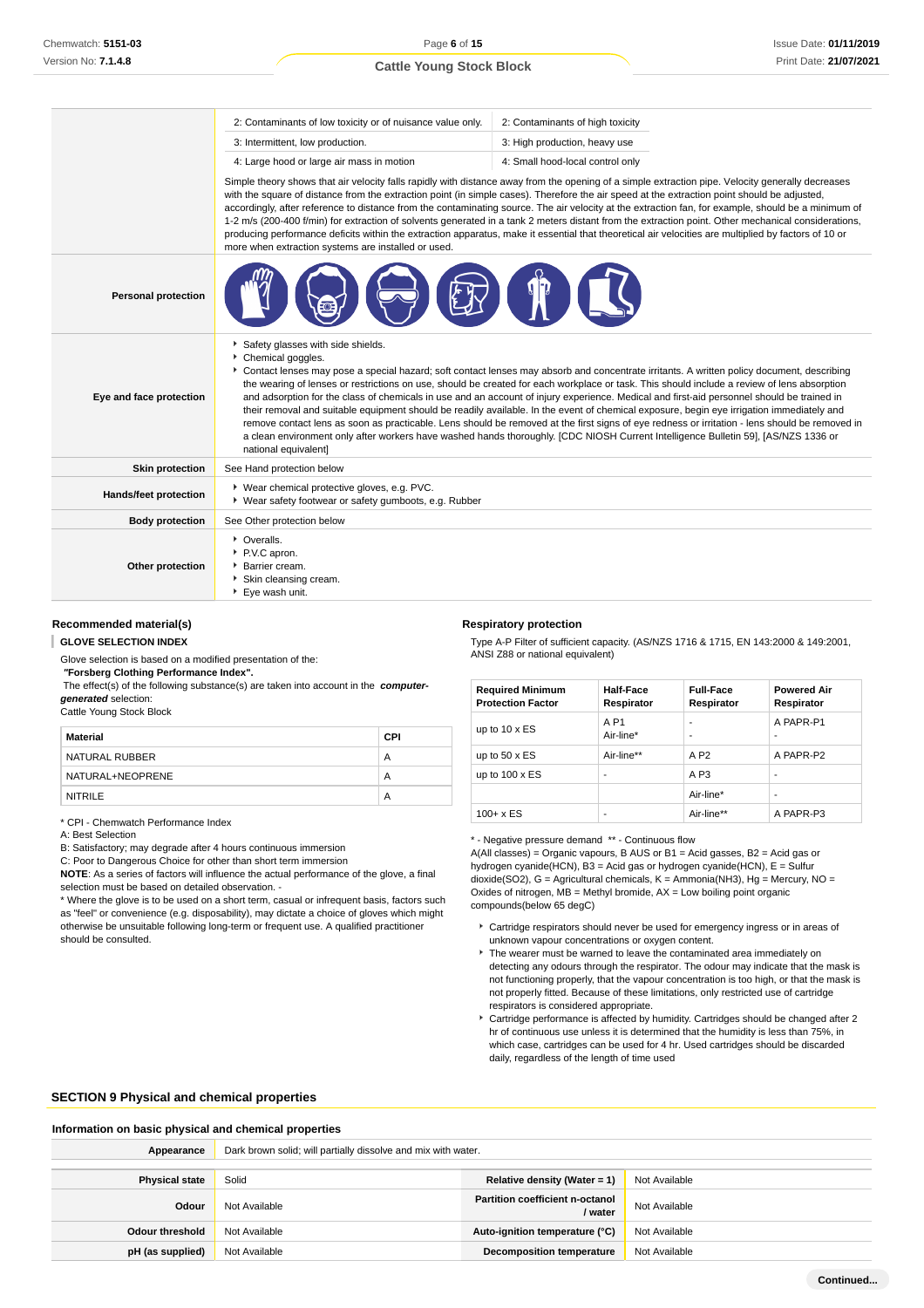| Melting point / freezing point<br>(°C)          | Not Available   | Viscosity (cSt)                        | Not Available  |
|-------------------------------------------------|-----------------|----------------------------------------|----------------|
| Initial boiling point and boiling<br>range (°C) | Not Available   | Molecular weight (g/mol)               | Not Applicable |
| Flash point (°C)                                | Not Available   | <b>Taste</b>                           | Not Available  |
| <b>Evaporation rate</b>                         | Not Available   | <b>Explosive properties</b>            | Not Available  |
| Flammability                                    | Not Available   | <b>Oxidising properties</b>            | Not Available  |
| Upper Explosive Limit (%)                       | Not Available   | Surface Tension (dyn/cm or<br>$mN/m$ ) | Not Applicable |
| Lower Explosive Limit (%)                       | Not Available   | <b>Volatile Component (%vol)</b>       | Not Available  |
| Vapour pressure (kPa)                           | Not Available   | Gas group                              | Not Available  |
| Solubility in water                             | Partly miscible | pH as a solution (%)                   | Not Available  |
| Vapour density $(Air = 1)$                      | Not Available   | VOC g/L                                | Not Available  |

## **SECTION 10 Stability and reactivity**

| Reactivity                                 | See section 7                                                             |
|--------------------------------------------|---------------------------------------------------------------------------|
| <b>Chemical stability</b>                  | Product is considered stable and hazardous polymerisation will not occur. |
| Possibility of hazardous<br>reactions      | See section 7                                                             |
| <b>Conditions to avoid</b>                 | See section 7                                                             |
| Incompatible materials                     | See section 7                                                             |
| <b>Hazardous decomposition</b><br>products | See section 5                                                             |

## **SECTION 11 Toxicological information**

# **Information on toxicological effects**

| Inhaled             | Not normally a hazard due to non-volatile nature of product                                                                                                                                                                                                                                                                                                                                                                                                                                                                                                                                                                                                                                                                                                                                                                                                                                                                                                                                                                                                                                                                                                                                                                                                                                                                                                                                                                                                                                                                                                                                                                                                                                                                                                                                                                                                                                                                                                                                                                                                                                                                                                                                                                                                                                                                                                                                                                                                                                                                                                                                                                                                                                                                                                                                                                                                                                                                                                                                                                                                                                                                                                                                                                                                                                                                                                                                                                                                                                                                                                                                                                                                                                                                                                                                                                                                                                                                                                                                                       |
|---------------------|-------------------------------------------------------------------------------------------------------------------------------------------------------------------------------------------------------------------------------------------------------------------------------------------------------------------------------------------------------------------------------------------------------------------------------------------------------------------------------------------------------------------------------------------------------------------------------------------------------------------------------------------------------------------------------------------------------------------------------------------------------------------------------------------------------------------------------------------------------------------------------------------------------------------------------------------------------------------------------------------------------------------------------------------------------------------------------------------------------------------------------------------------------------------------------------------------------------------------------------------------------------------------------------------------------------------------------------------------------------------------------------------------------------------------------------------------------------------------------------------------------------------------------------------------------------------------------------------------------------------------------------------------------------------------------------------------------------------------------------------------------------------------------------------------------------------------------------------------------------------------------------------------------------------------------------------------------------------------------------------------------------------------------------------------------------------------------------------------------------------------------------------------------------------------------------------------------------------------------------------------------------------------------------------------------------------------------------------------------------------------------------------------------------------------------------------------------------------------------------------------------------------------------------------------------------------------------------------------------------------------------------------------------------------------------------------------------------------------------------------------------------------------------------------------------------------------------------------------------------------------------------------------------------------------------------------------------------------------------------------------------------------------------------------------------------------------------------------------------------------------------------------------------------------------------------------------------------------------------------------------------------------------------------------------------------------------------------------------------------------------------------------------------------------------------------------------------------------------------------------------------------------------------------------------------------------------------------------------------------------------------------------------------------------------------------------------------------------------------------------------------------------------------------------------------------------------------------------------------------------------------------------------------------------------------------------------------------------------------------------------------------------|
| Ingestion           | Accidental ingestion of the material may be damaging to the health of the individual.<br>Magnesium salts are generally absorbed so slowly that oral administration causes few toxic effects with purging being the most significant. If<br>evacuation fails due to bowel obstruction or atony, mucosal irritation and absorption may result.<br>Side effects of magnesium salts include upset stomach, dry mouth, dry nose and dry throat, drowsiness, nausea, heartburn and thickening of the<br>mucous in the throat and nose.<br>Systemically the magnesium ion produces electrolyte imbalance, central nervous system depression, neurological and cardiac involvement,<br>reflex abolition and death from respiratory paralysis. These effects are rare in the absence of intestinal or renal disorders.<br>Early signs and symptoms of magnesium intoxication include nausea, vomiting, malaise and confusion. Deep tendon reflexes may be<br>diminished. central nervous system depression may progress to coma and paralysis of the release of acetylcholine at myoneuronal junctions.<br>Central nervous system depression may be compounded by depressed function of the respiratory musculature. Hypotension may also ensue as<br>a result of<br>peripheral vasodilation and/ or decreased cardiac output secondary to conduction defects. Bradycardia is common, leading to eventual arrest in<br>diastole.<br>Polysaccharides are not substantially absorbed from the gastrointestinal tract but may produce a laxative effect. Larger doses may produce<br>intestinal obstruction or stomach concretions.<br>Large quantities of the substituted polysaccharide, methylcellulose (as with other bulk laxatives), may temporarily increase flatulence.<br>Oesophageal obstruction, by swelling, may occur if the material is swallowed dry.<br>Doses of 3-9 gm hydroxypropylcellulose, fed to human subjects, at least one week apart, were eliminated within 96 hours. Animals fed on diets<br>containing 3% or less, experienced no adverse effects. Higher levels produced malnutrition due to excessive bulk but caused no organic<br>damage. In one dog, an oral dose of hydroxypropylcellulose produced diarrhoea and blood cell depression.<br>Ingestion of hetastarch (hydroxyethyl amylopectin) has reportedly produced fever, chills, urticaria and salivary gland enlargement. Several of<br>these effects may be due to contamination by other naturally occurring macromolecules extracted from the source material. Large volumes of<br>ingested hetastarch may interfere with coagulation mechanisms and increase the risk of haemorrhage. Anaphylaxis has occurred.<br>Infusions of dextrans may occasionally produce allergic reactions such as urticaria, hypotension and bronchospasm. Severe anaphylactic<br>reactions may occasionally occur and death may result from cardiac and respiratory arrest. Nausea, vomiting, fever, joint pains, and flushing<br>may also occur. Similarly, allergic reactions, sometimes severe (but rare) have been reported following ingestion or inhalation of tragacanth<br>gums.<br>Phosphates are slowly and incompletely absorbed from the gastrointestinal tract and are unlikely (other than in abuse) to produce the systemic<br>effects which occur when introduced by other routes. Such effects include vomiting, lethargy, fever, diarrhoea, falls in blood pressure, slow pulse,<br>cyanosis, carpal spasm, coma and tetany. These effects result following sequestration of blood calcium.<br>Ingestion of large amounts of phosphate salts (over 1 gm for an adult) may produce osmotic catharsis resulting in diarrhoea and probably,<br>abdominal cramp. Large doses (4-8 gm) will almost certainly produce these effects in most individuals. Most of the ingested salt will be excreted<br>in the faeces of healthy individuals without producing systemic toxicity. Doses in excess of 10 gm may produce systemic toxicity. |
| <b>Skin Contact</b> | Evidence exists, or practical experience predicts, that the material either produces inflammation of the skin in a substantial number of individuals<br>following direct contact, and/or produces significant inflammation when applied to the healthy intact skin of animals, for up to four hours, such<br>inflammation being present twenty-four hours or more after the end of the exposure period. Skin irritation may also be present after prolonged or<br>repeated exposure; this may result in a form of contact dermatitis (nonallergic). The dermatitis is often characterised by skin redness (erythema)<br>and swelling (oedema) which may progress to blistering (vesiculation), scaling and thickening of the epidermis. At the microscopic level there<br>may be intercellular oedema of the spongy layer of the skin (spongiosis) and intracellular oedema of the epidermis.<br>The material may accentuate any pre-existing dermatitis condition<br>Skin contact is not thought to have harmful health effects (as classified under EC Directives); the material may still produce health damage<br>following entry through wounds, lesions or abrasions.<br>Irritation caused by calcium oxide is a result of local liberation of heat and dehydration of tissues which occurs on "slaking" of the small size<br>particles and the resulting alkalinity of the slaked product.<br>Open cuts, abraded or irritated skin should not be exposed to this material<br>Entry into the blood-stream through, for example, cuts, abrasions, puncture wounds or lesions, may produce systemic injury with harmful effects.                                                                                                                                                                                                                                                                                                                                                                                                                                                                                                                                                                                                                                                                                                                                                                                                                                                                                                                                                                                                                                                                                                                                                                                                                                                                                                                                                                                                                                                                                                                                                                                                                                                                                                                                                                                                                                                                                                                                                                                                                                                                                                                                                                                                                                                                                                                                                                              |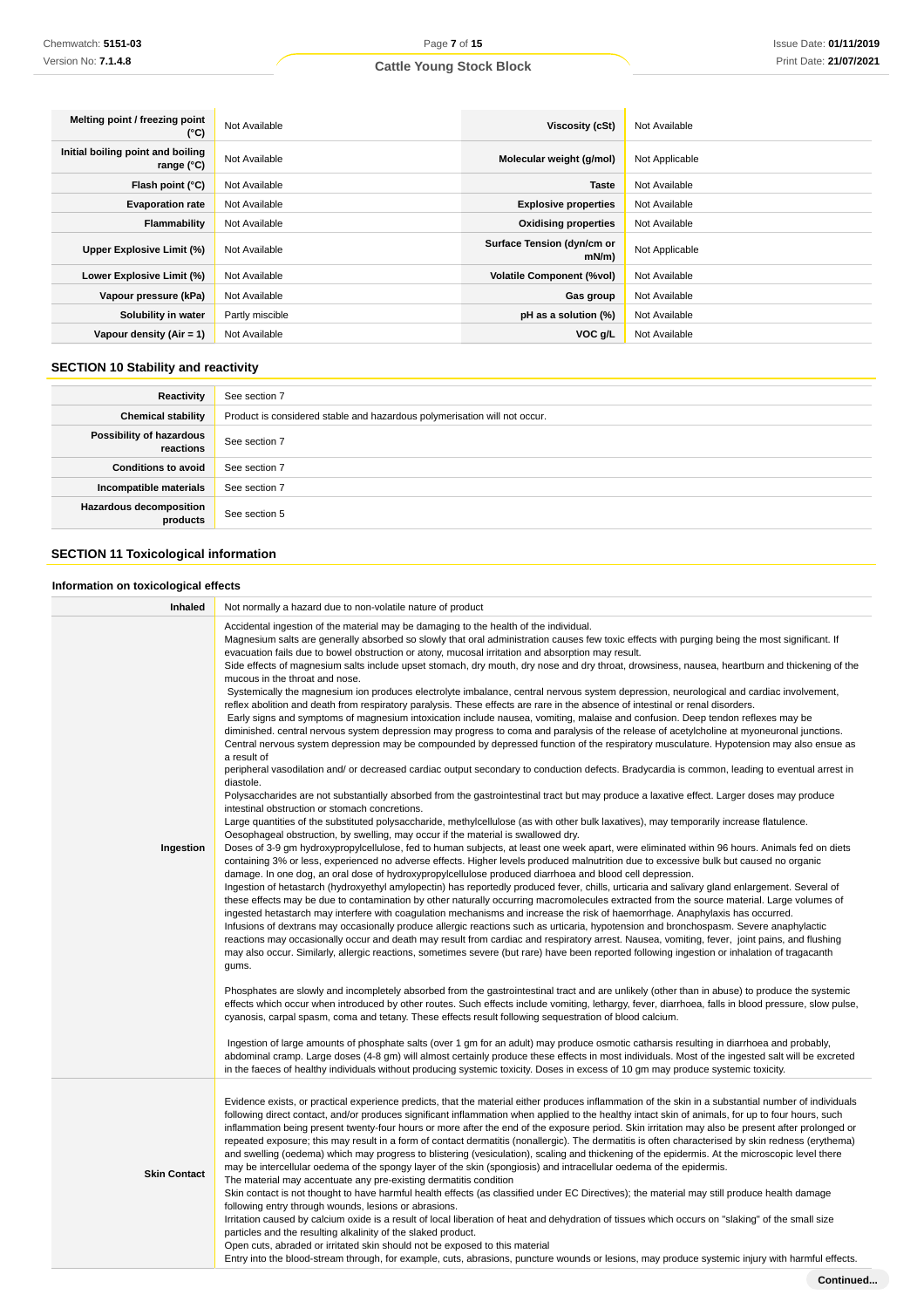|                                 | Examine the skin prior to the use of the material and ensure that any external damage is suitably protected.                                                                                                                                                                                                                                                                                                                                                                                                                                                                                                                                                                                                                                                                                                                                                                                                                                                                                                                                                                                                                                                                                                                                                                                                                                                                                                                                                                                                                                                                                                                                                                                                                                                                                                                                                                                                                                                                                                                                                                                                                                                                                                                                                                                                                                                                                                                                                                                                                                                                                                                                                                                                                                                                                                                                                                                                                                                                                                                                                                                                                                                                                                                                                                                                                                                                                                                                                                                                                                                                                                                                                                                                                                                                                                                                                                                                                                                                                                                                                                                                                                                                                                                                                                                                                                                                                                                                                                                                                                                                                                                                                                                                                                                                                             |                                                       |  |  |  |  |
|---------------------------------|----------------------------------------------------------------------------------------------------------------------------------------------------------------------------------------------------------------------------------------------------------------------------------------------------------------------------------------------------------------------------------------------------------------------------------------------------------------------------------------------------------------------------------------------------------------------------------------------------------------------------------------------------------------------------------------------------------------------------------------------------------------------------------------------------------------------------------------------------------------------------------------------------------------------------------------------------------------------------------------------------------------------------------------------------------------------------------------------------------------------------------------------------------------------------------------------------------------------------------------------------------------------------------------------------------------------------------------------------------------------------------------------------------------------------------------------------------------------------------------------------------------------------------------------------------------------------------------------------------------------------------------------------------------------------------------------------------------------------------------------------------------------------------------------------------------------------------------------------------------------------------------------------------------------------------------------------------------------------------------------------------------------------------------------------------------------------------------------------------------------------------------------------------------------------------------------------------------------------------------------------------------------------------------------------------------------------------------------------------------------------------------------------------------------------------------------------------------------------------------------------------------------------------------------------------------------------------------------------------------------------------------------------------------------------------------------------------------------------------------------------------------------------------------------------------------------------------------------------------------------------------------------------------------------------------------------------------------------------------------------------------------------------------------------------------------------------------------------------------------------------------------------------------------------------------------------------------------------------------------------------------------------------------------------------------------------------------------------------------------------------------------------------------------------------------------------------------------------------------------------------------------------------------------------------------------------------------------------------------------------------------------------------------------------------------------------------------------------------------------------------------------------------------------------------------------------------------------------------------------------------------------------------------------------------------------------------------------------------------------------------------------------------------------------------------------------------------------------------------------------------------------------------------------------------------------------------------------------------------------------------------------------------------------------------------------------------------------------------------------------------------------------------------------------------------------------------------------------------------------------------------------------------------------------------------------------------------------------------------------------------------------------------------------------------------------------------------------------------------------------------------------------------------------------------------|-------------------------------------------------------|--|--|--|--|
| Eye                             | Evidence exists, or practical experience predicts, that the material may cause eye irritation in a substantial number of individuals and/or may<br>produce significant ocular lesions which are present twenty-four hours or more after instillation into the eye(s) of experimental animals.<br>Repeated or prolonged eye contact may cause inflammation characterised by temporary redness (similar to windburn) of the conjunctiva<br>(conjunctivitis); temporary impairment of vision and/or other transient eye damage/ulceration may occur.                                                                                                                                                                                                                                                                                                                                                                                                                                                                                                                                                                                                                                                                                                                                                                                                                                                                                                                                                                                                                                                                                                                                                                                                                                                                                                                                                                                                                                                                                                                                                                                                                                                                                                                                                                                                                                                                                                                                                                                                                                                                                                                                                                                                                                                                                                                                                                                                                                                                                                                                                                                                                                                                                                                                                                                                                                                                                                                                                                                                                                                                                                                                                                                                                                                                                                                                                                                                                                                                                                                                                                                                                                                                                                                                                                                                                                                                                                                                                                                                                                                                                                                                                                                                                                                        |                                                       |  |  |  |  |
| Chronic                         | Limited evidence suggests that repeated or long-term occupational exposure may produce cumulative health effects involving organs or<br>biochemical systems.<br>A case of chronic abuse of magnesium citrate (a mild purgative), by a 62 year-old woman, has been reported. Symptoms of abuse included<br>lethargy and severe refractory hypotension. Pathology revealed extreme hypermagnesaemia [6.25 mmol per litre]. She also was found to have a<br>perforated duodenal ulcer. She died after peritoneal dialysis (which reduced serum-magnesium and reduced hypotension.<br>A patient with normal kidney function developed symptomatic hypermagnesaemia with respiratory arrest and bradycardia after receiving 90<br>grams of magnesium sulfate over 18 hours.<br>When magnesium sulfate was given to pregnant rats, a sharp reduction of both the number and the weight of the offspring was observed.<br>Dogs given daily doses of sodium phosphate dibasic for 9-22 weeks showed calcium deposits in the kidneys (nephrocalcinosis) with<br>disseminated atrophy of the proximal tubule. Animals fed on sodium phosphate dibasic and potassium dihydrogen phosphate, in both short- and<br>long-term studies, showed increased bone porosity; hyperparathyroidism and soft tissue calcification were also evident.<br>Studies indicate that diets containing large amounts of non-absorbable polysaccharides, such as cellulose, might decrease absorption of calcium,<br>magnesium, zinc and phosphorus.<br>Polysaccharides are polymeric carbohydrates that consist of monosaccharide units, which are connected together with glycosidic bonds. Due to<br>the structural variation of different monosaccharides as well as the innumerable ways that these building blocks link with each other,<br>polysaccharides can be considered as structurally complex biomacromolecules. Polysaccharides originating from plants (e.g., starch and guar<br>gum), microbes (e.g., xanthan), algae (e.g., alginates and carrageenans) and animals (e.g., glycogen and chitin) are frequently used in food.<br>Starch, a high molar mass compound consisting of (1->4)-linked alpha-D-glucopyranosyl units, is an important energy nutrient that is abundant in<br>common foods, such as cereals and root crops. Although many other food polysaccharides are not digested in the upper gastrointestinal tract of<br>humans, they often serve functions other than being components giving nutritional value. For example, plant cell-wall polysaccharides, such as<br>arabinoxylans and beta-glucan, exist in cereal-based foods, and "plant gums" are used as thickeners, emulsifiers, emulsion stabilizers, gelling<br>agents and encapsulating agents. These non-digestible polysaccharides are important for health because they are considered as dietary fibre,<br>which promote colon health, regulate post-prandial blood glucose levels and reduce serum cholesterol levels.<br>Despite the fact that nature provides various sources of polysaccharides, and that scientific research on their exploitation as food materials is<br>increasingly active, a relatively low number of polysaccharides are authorized for use as food ingredients. For example, in the European Union<br>(EU) and in Switzerland, among the permitted food additives (identified by an E number) only a small percentage are polysaccharide-based<br>(native or structurally modified). The difference between other food ingredients and food additives is mainly the quantity used in any given<br>product. Food ingredients can be consumed alone as food (e.g., starch), whereas food additives (e.g., carboxymethyl cellulose) are used in small<br>quantities (usually less than 2%) relative to the total food composition but they, nonetheless, play an important role in the food products.<br>Regarding food additive use in Europe, the European Food Safety Authority (EFSA) has an expert Panel on Food Additives and Nutrient Sources<br>Added to Food (ANS), which evaluates the safety of food additives. Similarly, if new ingredients are released into the market, EFSA's Panel on<br>Dietetic Products, Nutrition and Allergies (NDA) has the responsibility of evaluating the safety of Novel Food ingredients<br>The vast majority of polysaccharides used as food ingredients are plant-based. In addition to the cellulosic polysaccharides, other types of<br>food-grade ingredients or additives, such as, vanillin aroma, glycerol esters of wood rosins (E445), xylitol (E967) and steryls/stanols, are derived<br>from wood. The main components of wood are polysaccharides: cellulose (40–50 wt%) and hemicelluloses (20–35%), while lignin comprises<br>15-30% of wood mass. |                                                       |  |  |  |  |
|                                 | <b>TOXICITY</b>                                                                                                                                                                                                                                                                                                                                                                                                                                                                                                                                                                                                                                                                                                                                                                                                                                                                                                                                                                                                                                                                                                                                                                                                                                                                                                                                                                                                                                                                                                                                                                                                                                                                                                                                                                                                                                                                                                                                                                                                                                                                                                                                                                                                                                                                                                                                                                                                                                                                                                                                                                                                                                                                                                                                                                                                                                                                                                                                                                                                                                                                                                                                                                                                                                                                                                                                                                                                                                                                                                                                                                                                                                                                                                                                                                                                                                                                                                                                                                                                                                                                                                                                                                                                                                                                                                                                                                                                                                                                                                                                                                                                                                                                                                                                                                                          | <b>IRRITATION</b>                                     |  |  |  |  |
| <b>Cattle Young Stock Block</b> | Not Available                                                                                                                                                                                                                                                                                                                                                                                                                                                                                                                                                                                                                                                                                                                                                                                                                                                                                                                                                                                                                                                                                                                                                                                                                                                                                                                                                                                                                                                                                                                                                                                                                                                                                                                                                                                                                                                                                                                                                                                                                                                                                                                                                                                                                                                                                                                                                                                                                                                                                                                                                                                                                                                                                                                                                                                                                                                                                                                                                                                                                                                                                                                                                                                                                                                                                                                                                                                                                                                                                                                                                                                                                                                                                                                                                                                                                                                                                                                                                                                                                                                                                                                                                                                                                                                                                                                                                                                                                                                                                                                                                                                                                                                                                                                                                                                            | Not Available                                         |  |  |  |  |
|                                 | <b>TOXICITY</b>                                                                                                                                                                                                                                                                                                                                                                                                                                                                                                                                                                                                                                                                                                                                                                                                                                                                                                                                                                                                                                                                                                                                                                                                                                                                                                                                                                                                                                                                                                                                                                                                                                                                                                                                                                                                                                                                                                                                                                                                                                                                                                                                                                                                                                                                                                                                                                                                                                                                                                                                                                                                                                                                                                                                                                                                                                                                                                                                                                                                                                                                                                                                                                                                                                                                                                                                                                                                                                                                                                                                                                                                                                                                                                                                                                                                                                                                                                                                                                                                                                                                                                                                                                                                                                                                                                                                                                                                                                                                                                                                                                                                                                                                                                                                                                                          | <b>IRRITATION</b>                                     |  |  |  |  |
| molasses                        | Not Available                                                                                                                                                                                                                                                                                                                                                                                                                                                                                                                                                                                                                                                                                                                                                                                                                                                                                                                                                                                                                                                                                                                                                                                                                                                                                                                                                                                                                                                                                                                                                                                                                                                                                                                                                                                                                                                                                                                                                                                                                                                                                                                                                                                                                                                                                                                                                                                                                                                                                                                                                                                                                                                                                                                                                                                                                                                                                                                                                                                                                                                                                                                                                                                                                                                                                                                                                                                                                                                                                                                                                                                                                                                                                                                                                                                                                                                                                                                                                                                                                                                                                                                                                                                                                                                                                                                                                                                                                                                                                                                                                                                                                                                                                                                                                                                            | Not Available                                         |  |  |  |  |
|                                 | <b>TOXICITY</b>                                                                                                                                                                                                                                                                                                                                                                                                                                                                                                                                                                                                                                                                                                                                                                                                                                                                                                                                                                                                                                                                                                                                                                                                                                                                                                                                                                                                                                                                                                                                                                                                                                                                                                                                                                                                                                                                                                                                                                                                                                                                                                                                                                                                                                                                                                                                                                                                                                                                                                                                                                                                                                                                                                                                                                                                                                                                                                                                                                                                                                                                                                                                                                                                                                                                                                                                                                                                                                                                                                                                                                                                                                                                                                                                                                                                                                                                                                                                                                                                                                                                                                                                                                                                                                                                                                                                                                                                                                                                                                                                                                                                                                                                                                                                                                                          | <b>IRRITATION</b>                                     |  |  |  |  |
| magnesium oxide                 | Not Available                                                                                                                                                                                                                                                                                                                                                                                                                                                                                                                                                                                                                                                                                                                                                                                                                                                                                                                                                                                                                                                                                                                                                                                                                                                                                                                                                                                                                                                                                                                                                                                                                                                                                                                                                                                                                                                                                                                                                                                                                                                                                                                                                                                                                                                                                                                                                                                                                                                                                                                                                                                                                                                                                                                                                                                                                                                                                                                                                                                                                                                                                                                                                                                                                                                                                                                                                                                                                                                                                                                                                                                                                                                                                                                                                                                                                                                                                                                                                                                                                                                                                                                                                                                                                                                                                                                                                                                                                                                                                                                                                                                                                                                                                                                                                                                            | Not Available                                         |  |  |  |  |
|                                 |                                                                                                                                                                                                                                                                                                                                                                                                                                                                                                                                                                                                                                                                                                                                                                                                                                                                                                                                                                                                                                                                                                                                                                                                                                                                                                                                                                                                                                                                                                                                                                                                                                                                                                                                                                                                                                                                                                                                                                                                                                                                                                                                                                                                                                                                                                                                                                                                                                                                                                                                                                                                                                                                                                                                                                                                                                                                                                                                                                                                                                                                                                                                                                                                                                                                                                                                                                                                                                                                                                                                                                                                                                                                                                                                                                                                                                                                                                                                                                                                                                                                                                                                                                                                                                                                                                                                                                                                                                                                                                                                                                                                                                                                                                                                                                                                          |                                                       |  |  |  |  |
|                                 | <b>TOXICITY</b>                                                                                                                                                                                                                                                                                                                                                                                                                                                                                                                                                                                                                                                                                                                                                                                                                                                                                                                                                                                                                                                                                                                                                                                                                                                                                                                                                                                                                                                                                                                                                                                                                                                                                                                                                                                                                                                                                                                                                                                                                                                                                                                                                                                                                                                                                                                                                                                                                                                                                                                                                                                                                                                                                                                                                                                                                                                                                                                                                                                                                                                                                                                                                                                                                                                                                                                                                                                                                                                                                                                                                                                                                                                                                                                                                                                                                                                                                                                                                                                                                                                                                                                                                                                                                                                                                                                                                                                                                                                                                                                                                                                                                                                                                                                                                                                          | <b>IRRITATION</b>                                     |  |  |  |  |
|                                 | dermal (rat) LD50: >2000 mg/kg <sup>[1]</sup>                                                                                                                                                                                                                                                                                                                                                                                                                                                                                                                                                                                                                                                                                                                                                                                                                                                                                                                                                                                                                                                                                                                                                                                                                                                                                                                                                                                                                                                                                                                                                                                                                                                                                                                                                                                                                                                                                                                                                                                                                                                                                                                                                                                                                                                                                                                                                                                                                                                                                                                                                                                                                                                                                                                                                                                                                                                                                                                                                                                                                                                                                                                                                                                                                                                                                                                                                                                                                                                                                                                                                                                                                                                                                                                                                                                                                                                                                                                                                                                                                                                                                                                                                                                                                                                                                                                                                                                                                                                                                                                                                                                                                                                                                                                                                            | Eye: adverse effect observed (irreversible damage)[1] |  |  |  |  |
| calcium oxide                   | Inhalation(Rat) LC50; $>3$ mg/l4h <sup>[1]</sup>                                                                                                                                                                                                                                                                                                                                                                                                                                                                                                                                                                                                                                                                                                                                                                                                                                                                                                                                                                                                                                                                                                                                                                                                                                                                                                                                                                                                                                                                                                                                                                                                                                                                                                                                                                                                                                                                                                                                                                                                                                                                                                                                                                                                                                                                                                                                                                                                                                                                                                                                                                                                                                                                                                                                                                                                                                                                                                                                                                                                                                                                                                                                                                                                                                                                                                                                                                                                                                                                                                                                                                                                                                                                                                                                                                                                                                                                                                                                                                                                                                                                                                                                                                                                                                                                                                                                                                                                                                                                                                                                                                                                                                                                                                                                                         | Skin: adverse effect observed (irritating)[1]         |  |  |  |  |

|                            | Dermal (rabbit) LD50: >10000 mg/kg[1]                                                                                                                                                                                                                           | Eye (rabbit): 10 mg - moderate                       |  |  |
|----------------------------|-----------------------------------------------------------------------------------------------------------------------------------------------------------------------------------------------------------------------------------------------------------------|------------------------------------------------------|--|--|
| sodium chloride            | Inhalation(Rat) LC50; $>10.5$ mg/l4h <sup>[1]</sup>                                                                                                                                                                                                             | Eye (rabbit):100 mg/24h - moderate                   |  |  |
|                            | Oral(Rat) LD50; 3000 mg/kg <sup>[2]</sup>                                                                                                                                                                                                                       | Skin (rabbit): 500 mg/24h - mild                     |  |  |
|                            | <b>TOXICITY</b><br>Dermal (rabbit) LD50: <7940 mg/kg <sup>[2]</sup><br>Inhalation(Rat) LC50; $>2.6$ mg/l4h <sup>[1]</sup><br>Oral(Rat) LD50; ~7940 mg/kg[1]<br><b>TOXICITY</b><br>dermal (rat) LD50: >2000 mg/kg <sup>[1]</sup><br>Oral(Rat) LD50; 481 mg/kg[1] | <b>IRRITATION</b>                                    |  |  |
| calcium phosphate, dibasic |                                                                                                                                                                                                                                                                 | Eye (rabbit): 8 on a scale of 110                    |  |  |
|                            |                                                                                                                                                                                                                                                                 | Eye: no adverse effect observed (not irritating)[1]  |  |  |
|                            |                                                                                                                                                                                                                                                                 | Skin (rabbit): 0 on a scale of 8                     |  |  |
|                            |                                                                                                                                                                                                                                                                 | Skin: no adverse effect observed (not irritating)[1] |  |  |
|                            |                                                                                                                                                                                                                                                                 | <b>IRRITATION</b>                                    |  |  |
| copper sulfate             |                                                                                                                                                                                                                                                                 | Not Available                                        |  |  |
|                            |                                                                                                                                                                                                                                                                 |                                                      |  |  |

**zinc oxide**

**TOXICITY IRRITATION**

**TOXICITY IRRITATION**

dermal (rat) LD50: >2000 mg/kg<sup>[1]</sup> exercise the state of the state of the state of the state of the state of the state of the state of the state of the state of the state of the state of the state of the state of the stat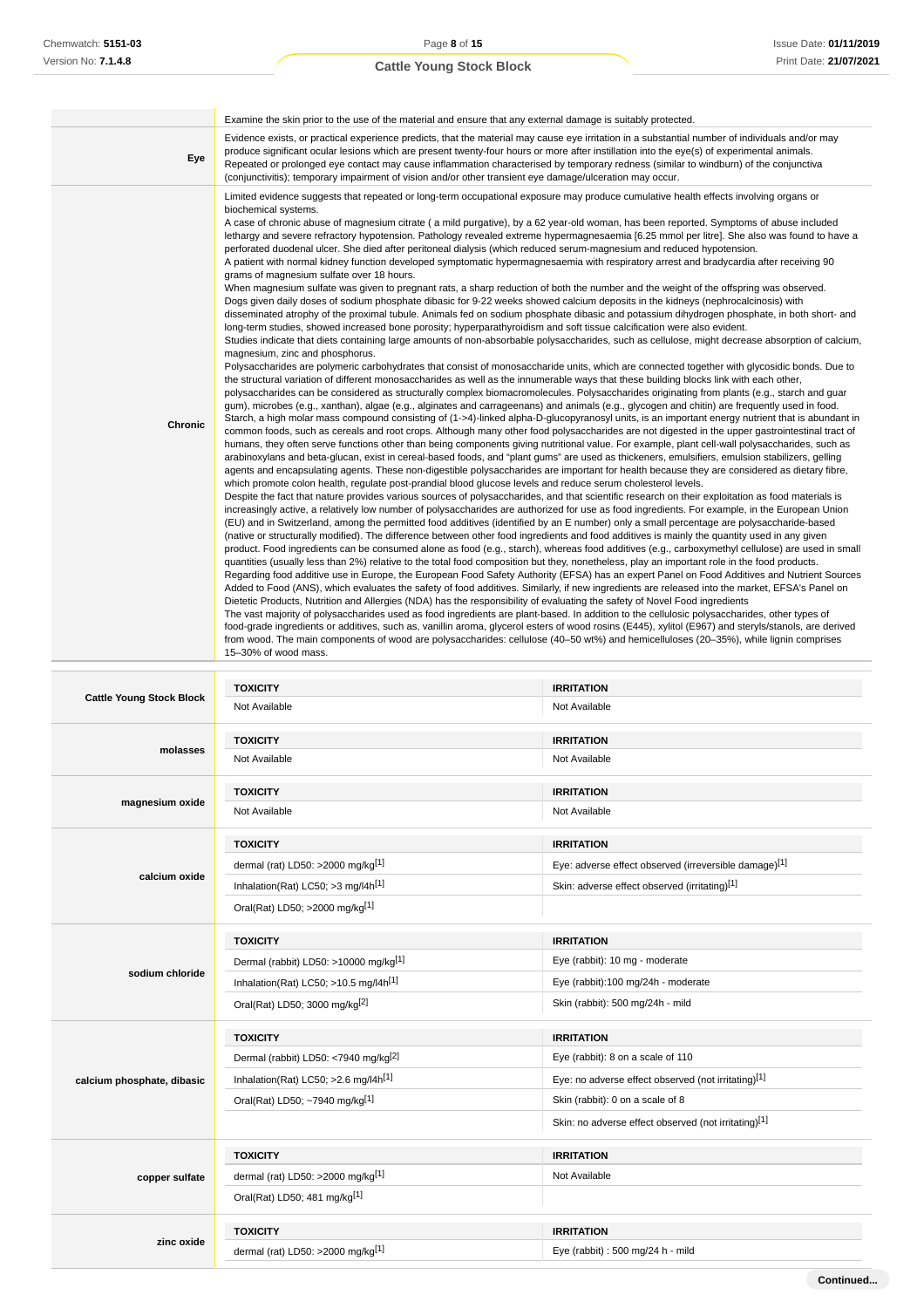|                                  | Inhalation(Rat) LC50; $>1.79$ mg/l4h <sup>[1]</sup>                                   | Eye: no adverse effect observed (not irritating)[1]                                                                                    |
|----------------------------------|---------------------------------------------------------------------------------------|----------------------------------------------------------------------------------------------------------------------------------------|
|                                  | Oral(Rat) LD50; >5000 mg/kg[1]                                                        | Skin (rabbit): 500 mg/24 h- mild                                                                                                       |
|                                  |                                                                                       | Skin: no adverse effect observed (not irritating)[1]                                                                                   |
|                                  | <b>TOXICITY</b>                                                                       | <b>IRRITATION</b>                                                                                                                      |
| calcium iodate                   | Oral(Dog) LD50; 200-250 mg/kg[1]                                                      | Not Available                                                                                                                          |
|                                  | <b>TOXICITY</b>                                                                       | <b>IRRITATION</b>                                                                                                                      |
| sodium selenite                  | Inhalation(Rat) LC50; $>0.052 \le 0.51$ mg/l4h <sup>[1]</sup>                         | Eye: adverse effect observed (irritating)[1]                                                                                           |
|                                  | Oral(Rat) LD50; >=50<=500 mg/kg[1]                                                    | Skin: adverse effect observed (irritating)[1]                                                                                          |
|                                  | <b>TOXICITY</b>                                                                       | <b>IRRITATION</b>                                                                                                                      |
| cobalt(II) sulfate, heptahydrate | Oral(Rat) LD50; 582 mg/kg <sup>[2]</sup>                                              | Eye: adverse effect observed (irritating)[1]                                                                                           |
|                                  |                                                                                       | Skin: no adverse effect observed (not irritating)[1]                                                                                   |
| Legend:                          | specified data extracted from RTECS - Register of Toxic Effect of chemical Substances | 1. Value obtained from Europe ECHA Registered Substances - Acute toxicity 2.* Value obtained from manufacturer's SDS. Unless otherwise |

| <b>SODIUM CHLORIDE</b>                      | The material may produce moderate eye irritation leading to inflammation. Repeated or prolonged exposure to irritants may produce<br>conjunctivitis.                                                                                                                                                                                                                                                                                                                                                                                                                                                                                                                                                                                                                                                                                                                                                                                                                                                                                                                                                                                                                                                                                                                                                                                                                                                                                                                                                                                                                                                                                                                                                                                                                                                                                                                                                                                                                                                                                                                                                                                                                                                                                                                                                                                                                                                                                                                                                                                                                                                                                                                                                                                                                                                                                                                                                                                                                                                                                                                                                                                                                                                                                                                                                                                                                                                                                                                                                                                                                                                                                                                                                                                                                                                                                                                                                                                                                                                                                                                                        |
|---------------------------------------------|---------------------------------------------------------------------------------------------------------------------------------------------------------------------------------------------------------------------------------------------------------------------------------------------------------------------------------------------------------------------------------------------------------------------------------------------------------------------------------------------------------------------------------------------------------------------------------------------------------------------------------------------------------------------------------------------------------------------------------------------------------------------------------------------------------------------------------------------------------------------------------------------------------------------------------------------------------------------------------------------------------------------------------------------------------------------------------------------------------------------------------------------------------------------------------------------------------------------------------------------------------------------------------------------------------------------------------------------------------------------------------------------------------------------------------------------------------------------------------------------------------------------------------------------------------------------------------------------------------------------------------------------------------------------------------------------------------------------------------------------------------------------------------------------------------------------------------------------------------------------------------------------------------------------------------------------------------------------------------------------------------------------------------------------------------------------------------------------------------------------------------------------------------------------------------------------------------------------------------------------------------------------------------------------------------------------------------------------------------------------------------------------------------------------------------------------------------------------------------------------------------------------------------------------------------------------------------------------------------------------------------------------------------------------------------------------------------------------------------------------------------------------------------------------------------------------------------------------------------------------------------------------------------------------------------------------------------------------------------------------------------------------------------------------------------------------------------------------------------------------------------------------------------------------------------------------------------------------------------------------------------------------------------------------------------------------------------------------------------------------------------------------------------------------------------------------------------------------------------------------------------------------------------------------------------------------------------------------------------------------------------------------------------------------------------------------------------------------------------------------------------------------------------------------------------------------------------------------------------------------------------------------------------------------------------------------------------------------------------------------------------------------------------------------------------------------------------------------|
| <b>CALCIUM PHOSPHATE,</b><br><b>DIBASIC</b> | for calcium:<br>Toxicity from calcium is not common because the gastrointestinal tract normally limits the amount of calcium absorbed. Therefore, short-term<br>intake of large amounts of calcium does not generally produce any ill effects aside from <b>constipation</b> and an increased risk of kidney stones.<br>However, more severe toxicity can occur when excess calcium is ingested over long periods, or when calcium is combined with increased<br>amounts of vitamin D, which increases calcium absorption. Calcium toxicity is also sometimes found after excessive intravenous administration of<br>calcium. Toxicity is manifested by abnormal deposition of calcium in tissues and by elevated blood calcium levels (hypercalcaemia). However,<br>hypercalcaemia is often due to other causes, such as abnormally high amounts of parathyroid hormone (PTH). Usually, under these<br>circumstances, bone density is lost and the resulting hypercalcaemia can cause kidney stones and abdominal pain. Some cancers can also<br>cause hypercalcaemia, either by secreting abnormal proteins that act like PTH or by invading and killing bone cells causing them to release<br>calcium. Very high levels of calcium can result in appetite loss, nausea, vomiting, abdominal pain, confusion, seizures, and even coma.<br>for calcium chloride:<br>Acute toxicity: The acute oral toxicity of calcium chloride is low: LD50 in mice is 1940-2045 mg/kg bw, 3798-4179 mg/kg bw in rats, and<br>500-1000 mg/kg bw in rabbits. The acute oral toxicity is attributed to the severe irritating property of the original substance or its<br>high-concentration solutions to the gastrointestinal tract. In humans, however, acute oral toxicity is rare because large single doses induce<br>nausea and vomiting. The dermal acute toxicity is negligible: LD50 in rabbits >5000 mg/kg bw. No significant change was found by gross<br>necropsy examination except skin lesions at or near the site of administration. Hypercalcaemia may occur only when there exists other factors<br>that alter calcium homeostasis, such as renal inefficiency and primary hyperthyroidism.<br>Irritation/corrosiveness studies conducted under OECD test guidelines indicate that calcium chloride is not/slightly irritating to skin but severely<br>irritating to eyes of rabbits. Prolonged exposure and application of moistened material or concentrated solutions resulted in considerable skin<br>irritation, however. Irritating effect of the substance was observed in human skin injuries caused by incidental contact with the substance or its<br>high-concentration solutions.<br>Repeat dose toxicity: A limited oral repeated dose toxicity study shows no adverse effect of calcium chloride on rats fed on 1000-2000 mg/kg<br>bw/day for 12 months. Calcium and chloride are both essential nutrients for humans and a daily intake of more than 1000 mg each of the ions is<br>recommended. The establishment of the ADI for calcium chloride has not been deemed necessary by JECFA (Joint FAO/WHO Expert Committee<br>on Food Additives)<br>Genotoxicity: Genetic toxicity of calcium chloride was negative in the bacterial mutation tests and the mammalian chromosome aberration test.<br>Reproductive and developmental toxicity: No reproductive toxicity study has been reported. A developmental toxicity study equivalent to an                                                                                                                                                                                                                                                                                                                                                                                                                                                                                                                                                                                                                             |
| <b>COPPER SULFATE</b>                       | OECD Guideline study, on the other hand, reveals no toxic effects on dams or foetuses at doses up to 189 mg/kg bw/day (mice), 176 mg/kg<br>bw/day (rats) and 169 mg/kg bw/day (rabbits).<br>For copper sulfate<br>Acute toxicity: Copper sulfate is corrosive and acute toxicity is largely due to this property. There have been reports of human suicide<br>resulting from the ingestion of gram quantities of this material. The lowest dose of copper sulfate that has been toxic when ingested by<br>humans is 11 mg/kg. Ingestion of copper sulfate is often not toxic because vomiting is automatically triggered by its irritating effect on the<br>gastrointestinal tract. Symptoms are severe, however, if copper sulfate is retained in the stomach, as in the unconscious victim. Some of the<br>signs of poisoning which occurred after 1 to 12 g of copper sulfate was swallowed include a metallic taste in the mouth, burning pain in the<br>chest and abdomen, intense nausea, repeated vomiting, diarrhea, headache, sweating, shock, discontinued urination leading to yellowing of<br>the skin. Injury to the brain, liver, kidneys, and stomach and intestinal linings may also occur in copper sulfate poisoning. Copper sulfate can<br>be corrosive to the skin and eyes. It is readily absorbed through the skin and can produce a burning pain, as well as the other symptoms of<br>poisoning resulting from ingestion. Skin contact may result in itching or eczema. It is a skin sensitiser and can cause allergic reactions in<br>some individuals. Eye contact with this material can cause conjunctivitis, inflammation of the eyelid lining, cornea tissue deterioration, and<br>clouding of the cornea. Examination of copper sulfate poisoned animals showed signs of acute toxicity in the spleen, liver, and kidneys.<br>Injury may also occur to the brain, liver, kidneys, and gastrointestinal tract in response to overexposure to this material.<br>Chronic toxicity: Vineyard sprayers experienced liver disease after 3 to 15 years of exposure to copper sulfate solution in Bordeaux mixture<br>. Long term effects are more likely in individuals with Wilson's disease, a condition which causes excessive absorption and storage of copper<br>. Chronic exposure to low levels of copper can lead to anemia. The growth of rats was retarded when given dietary doses of 25 mg/kg/day of<br>copper sulfate. Dietary doses of 200 mg/kg/day caused starvation and death. Sheep given oral doses of 20 mg/kg/day showed blood cell and<br>kidney damage. They also showed an absence of appetite, anemia, and degenerative changes.<br>Reproductive effects: Copper sulfate has been shown to cause reproductive effects in test animals. Testicular atrophy increased in birds as<br>they were fed larger amounts of copper sulfate. Sperm production was also interrupted to varying degrees. Reproduction and fertility was<br>affected in pregnant rats given this material on day 3 of pregnancy.<br>Fratogenic effects: There is very limited evidence about the teratogenic effects of copper sulfate. Heart disease occurred in the surviving<br>offspring of pregnant hamsters given intravenous copper salts on day 8 of gestation. These data suggest that copper sulfate is unlikely to be<br>teratogenic in humans at expected exposure levels.<br>Mutagenic effects: Copper sulfate may cause mutagenic effects at high doses. At 400 and 1000 ppm, copper sulfate caused mutations in<br>two types of microorganisms. Such effects are not expected in humans under normal conditions.<br>Carcinogenic effects: Copper sulfate at 10 mg/kg/day caused endocrine tumors in chickens given the material parenterally, that is, outside<br>of the gastrointestinal tract through an intravenous or intramuscular injection. However, the relevance of these results to mammals, including<br>humans, is not known.<br>▶ Organ toxicity: Long-term animal studies indicate that the testes and endocrine glands have been affected. |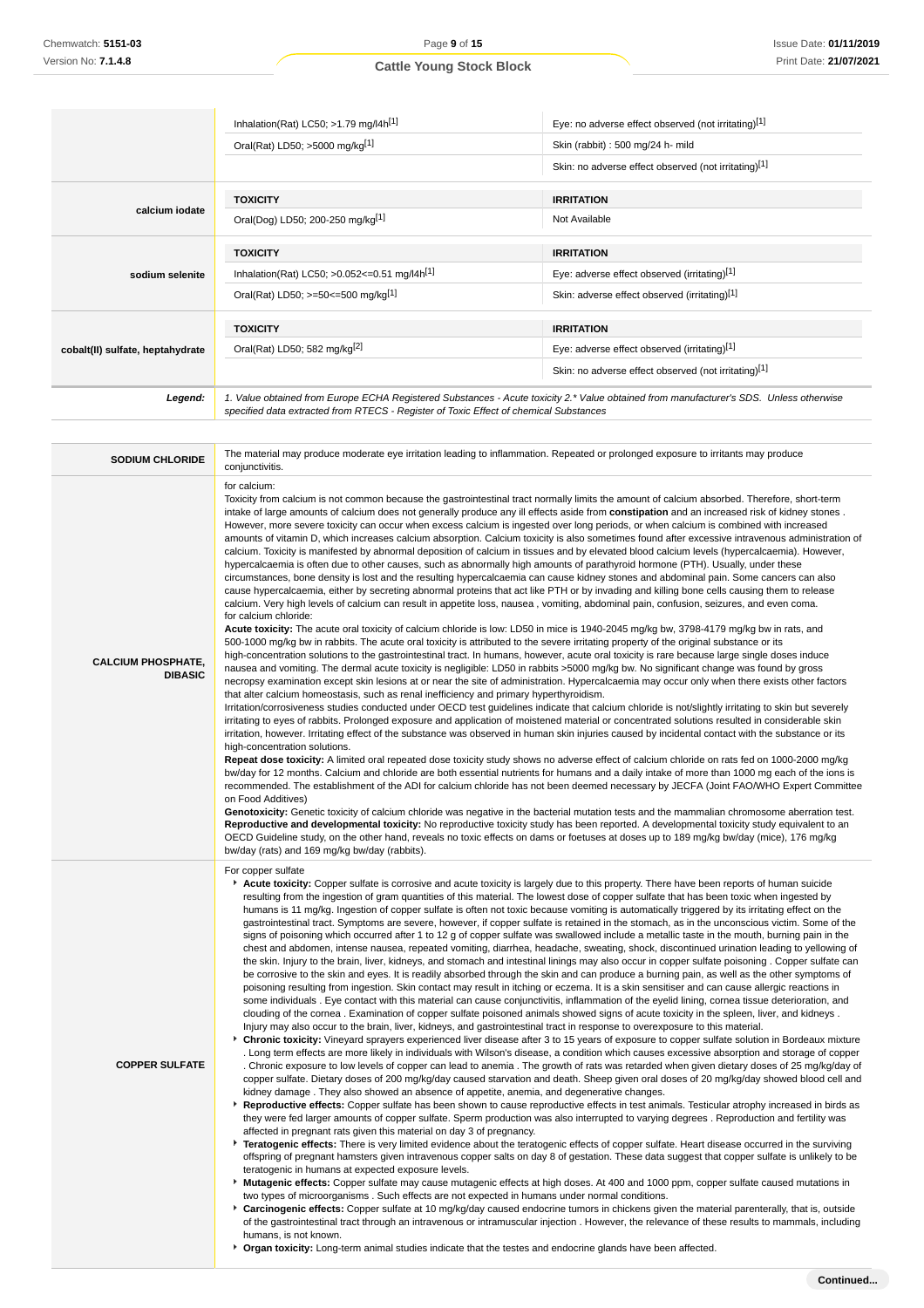|                                                                                                                                                                                                                               | Fate in humans and animals: Absorption of copper sulfate into the blood occurs primarily under the acidic conditions of the stomach. The<br>mucous membrane lining of the intestines acts as a barrier to absorption of ingested copper. After ingestion, more than 99% of copper is<br>excreted in the faeces. However, residual copper is an essential trace element that is strongly bioaccumulated. It is stored primarily in the<br>liver, brain, heart, kidney, and muscles                                                                                                                                                                                                                                                                                                                                                                                                                                                                                                                                                                                                                                                                                                                                                                                                                                                                                                                                                                                                                                                                                                                                              |                                 |   |
|-------------------------------------------------------------------------------------------------------------------------------------------------------------------------------------------------------------------------------|--------------------------------------------------------------------------------------------------------------------------------------------------------------------------------------------------------------------------------------------------------------------------------------------------------------------------------------------------------------------------------------------------------------------------------------------------------------------------------------------------------------------------------------------------------------------------------------------------------------------------------------------------------------------------------------------------------------------------------------------------------------------------------------------------------------------------------------------------------------------------------------------------------------------------------------------------------------------------------------------------------------------------------------------------------------------------------------------------------------------------------------------------------------------------------------------------------------------------------------------------------------------------------------------------------------------------------------------------------------------------------------------------------------------------------------------------------------------------------------------------------------------------------------------------------------------------------------------------------------------------------|---------------------------------|---|
| <b>COBALT(II) SULFATE,</b><br><b>HEPTAHYDRATE</b>                                                                                                                                                                             | Allergic reactions which develop in the respiratory passages as bronchial asthma or rhinoconjunctivitis, are mostly the result of reactions of the<br>allergen with specific antibodies of the IgE class and belong in their reaction rates to the manifestation of the immediate type. In addition to the<br>allergen-specific potential for causing respiratory sensitisation, the amount of the allergen, the exposure period and the genetically determined<br>disposition of the exposed person are likely to be decisive. Factors which increase the sensitivity of the mucosa may play a role in predisposing a<br>person to allergy. They may be genetically determined or acquired, for example, during infections or exposure to irritant substances.<br>Immunologically the low molecular weight substances become complete allergens in the organism either by binding to peptides or proteins<br>(haptens) or after metabolism (prohaptens).<br>Particular attention is drawn to so-called atopic diathesis which is characterised by an increased susceptibility to allergic rhinitis, allergic bronchial<br>asthma and atopic eczema (neurodermatitis) which is associated with increased IqE synthesis.<br>Exogenous allergic alveolitis is induced essentially by allergen specific immune-complexes of the IgG type; cell-mediated reactions (T<br>lymphocytes) may be involved. Such allergy is of the delayed type with onset up to four hours following exposure.<br><b>WARNING:</b> This substance has been classified by the IARC as Group 2B: Possibly Carcinogenic to Humans.<br>as the heptahydrate: |                                 |   |
| <b>MOLASSES &amp; CALCIUM</b><br><b>IODATE</b>                                                                                                                                                                                | No significant acute toxicological data identified in literature search.                                                                                                                                                                                                                                                                                                                                                                                                                                                                                                                                                                                                                                                                                                                                                                                                                                                                                                                                                                                                                                                                                                                                                                                                                                                                                                                                                                                                                                                                                                                                                       |                                 |   |
| <b>MAGNESIUM OXIDE &amp;</b><br><b>SODIUM SELENITE &amp;</b><br><b>COBALT(II) SULFATE,</b><br><b>HEPTAHYDRATE</b>                                                                                                             | The following information refers to contact allergens as a group and may not be specific to this product.<br>Contact allergies quickly manifest themselves as contact eczema, more rarely as urticaria or Quincke's oedema. The pathogenesis of contact<br>eczema involves a cell-mediated (T lymphocytes) immune reaction of the delayed type. Other allergic skin reactions, e.g. contact urticaria,<br>involve antibody-mediated immune reactions. The significance of the contact allergen is not simply determined by its sensitisation potential: the<br>distribution of the substance and the opportunities for contact with it are equally important. A weakly sensitising substance which is widely<br>distributed can be a more important allergen than one with stronger sensitising potential with which few individuals come into contact. From a<br>clinical point of view, substances are noteworthy if they produce an allergic test reaction in more than 1% of the persons tested.                                                                                                                                                                                                                                                                                                                                                                                                                                                                                                                                                                                                                           |                                 |   |
| <b>MAGNESIUM OXIDE &amp;</b><br><b>CALCIUM OXIDE &amp; SODIUM</b><br><b>CHLORIDE &amp; CALCIUM</b><br><b>PHOSPHATE, DIBASIC &amp;</b><br><b>COPPER SULFATE &amp;</b><br><b>CALCIUM IODATE &amp; SODIUM</b><br><b>SELENITE</b> | Asthma-like symptoms may continue for months or even years after exposure to the material ceases. This may be due to a non-allergenic<br>condition known as reactive airways dysfunction syndrome (RADS) which can occur following exposure to high levels of highly irritating<br>compound. Key criteria for the diagnosis of RADS include the absence of preceding respiratory disease, in a non-atopic individual, with abrupt<br>onset of persistent asthma-like symptoms within minutes to hours of a documented exposure to the irritant. A reversible airflow pattern, on<br>spirometry, with the presence of moderate to severe bronchial hyperreactivity on methacholine challenge testing and the lack of minimal<br>lymphocytic inflammation, without eosinophilia, have also been included in the criteria for diagnosis of RADS. RADS (or asthma) following an<br>irritating inhalation is an infrequent disorder with rates related to the concentration of and duration of exposure to the irritating substance.<br>Industrial bronchitis, on the other hand, is a disorder that occurs as result of exposure due to high concentrations of irritating substance (often<br>particulate in nature) and is completely reversible after exposure ceases. The disorder is characterised by dyspnea, cough and mucus<br>production.                                                                                                                                                                                                                                                                                  |                                 |   |
| <b>SODIUM CHLORIDE &amp; ZINC</b><br><b>OXIDE</b>                                                                                                                                                                             | The material may cause skin irritation after prolonged or repeated exposure and may produce a contact dermatitis (nonallergic). This form of<br>dermatitis is often characterised by skin redness (erythema) and swelling epidermis. Histologically there may be intercellular oedema of the<br>spongy layer (spongiosis) and intracellular oedema of the epidermis.                                                                                                                                                                                                                                                                                                                                                                                                                                                                                                                                                                                                                                                                                                                                                                                                                                                                                                                                                                                                                                                                                                                                                                                                                                                           |                                 |   |
| <b>Acute Toxicity</b>                                                                                                                                                                                                         | ✔                                                                                                                                                                                                                                                                                                                                                                                                                                                                                                                                                                                                                                                                                                                                                                                                                                                                                                                                                                                                                                                                                                                                                                                                                                                                                                                                                                                                                                                                                                                                                                                                                              | Carcinogenicity                 | × |
| <b>Skin Irritation/Corrosion</b>                                                                                                                                                                                              | ✔                                                                                                                                                                                                                                                                                                                                                                                                                                                                                                                                                                                                                                                                                                                                                                                                                                                                                                                                                                                                                                                                                                                                                                                                                                                                                                                                                                                                                                                                                                                                                                                                                              | Reproductivity                  | × |
| <b>Serious Eye Damage/Irritation</b>                                                                                                                                                                                          | ✔                                                                                                                                                                                                                                                                                                                                                                                                                                                                                                                                                                                                                                                                                                                                                                                                                                                                                                                                                                                                                                                                                                                                                                                                                                                                                                                                                                                                                                                                                                                                                                                                                              | <b>STOT - Single Exposure</b>   | × |
| <b>Respiratory or Skin</b><br>sensitisation                                                                                                                                                                                   | ×                                                                                                                                                                                                                                                                                                                                                                                                                                                                                                                                                                                                                                                                                                                                                                                                                                                                                                                                                                                                                                                                                                                                                                                                                                                                                                                                                                                                                                                                                                                                                                                                                              | <b>STOT - Repeated Exposure</b> | × |
| <b>Mutagenicity</b>                                                                                                                                                                                                           | ×                                                                                                                                                                                                                                                                                                                                                                                                                                                                                                                                                                                                                                                                                                                                                                                                                                                                                                                                                                                                                                                                                                                                                                                                                                                                                                                                                                                                                                                                                                                                                                                                                              | <b>Aspiration Hazard</b>        | × |

**SECTION 12 Ecological information**

| <b>Cattle Young Stock Block</b> | Endpoint         | <b>Test Duration (hr)</b> | <b>Species</b>                | Value            | Source           |
|---------------------------------|------------------|---------------------------|-------------------------------|------------------|------------------|
|                                 | Not<br>Available | Not Available             | Not Available                 | Not<br>Available | Not<br>Available |
|                                 | Endpoint         | <b>Test Duration (hr)</b> | <b>Species</b>                | Value            | Source           |
| molasses                        | Not<br>Available | Not Available             | Not Available                 | Not<br>Available | Not<br>Available |
| magnesium oxide<br>Not          | Endpoint         | <b>Test Duration (hr)</b> | <b>Species</b>                | Value            | Source           |
|                                 | Available        | Not Available             | Not Available                 | Not<br>Available | Not<br>Available |
|                                 | Endpoint         | <b>Test Duration (hr)</b> | <b>Species</b>                | Value            | Source           |
|                                 | <b>EC50</b>      | 72h                       | Algae or other aquatic plants | $>14$ mg/l       | $\overline{2}$   |
| calcium oxide                   | <b>LC50</b>      | 96h                       | Fish                          | 50.6mg/l         | $\overline{2}$   |
|                                 | <b>EC50</b>      | 48h                       | Crustacea                     | 49.1mg/l         | $\overline{2}$   |
|                                 | EC10(ECx)        | 72h                       | Algae or other aquatic plants | $>14$ mg/l       | $\overline{2}$   |
|                                 | Endpoint         | <b>Test Duration (hr)</b> | <b>Species</b>                | Value            | Source           |
| sodium chloride                 | NOEC(ECx)        | 168h                      | Crustacea                     | $0.63$ mg/l      | 4                |
|                                 |                  |                           |                               |                  |                  |

**Legend:**  $\mathbf{X}$  – Data either not available or does not fill the criteria for classification

– Data available to make classification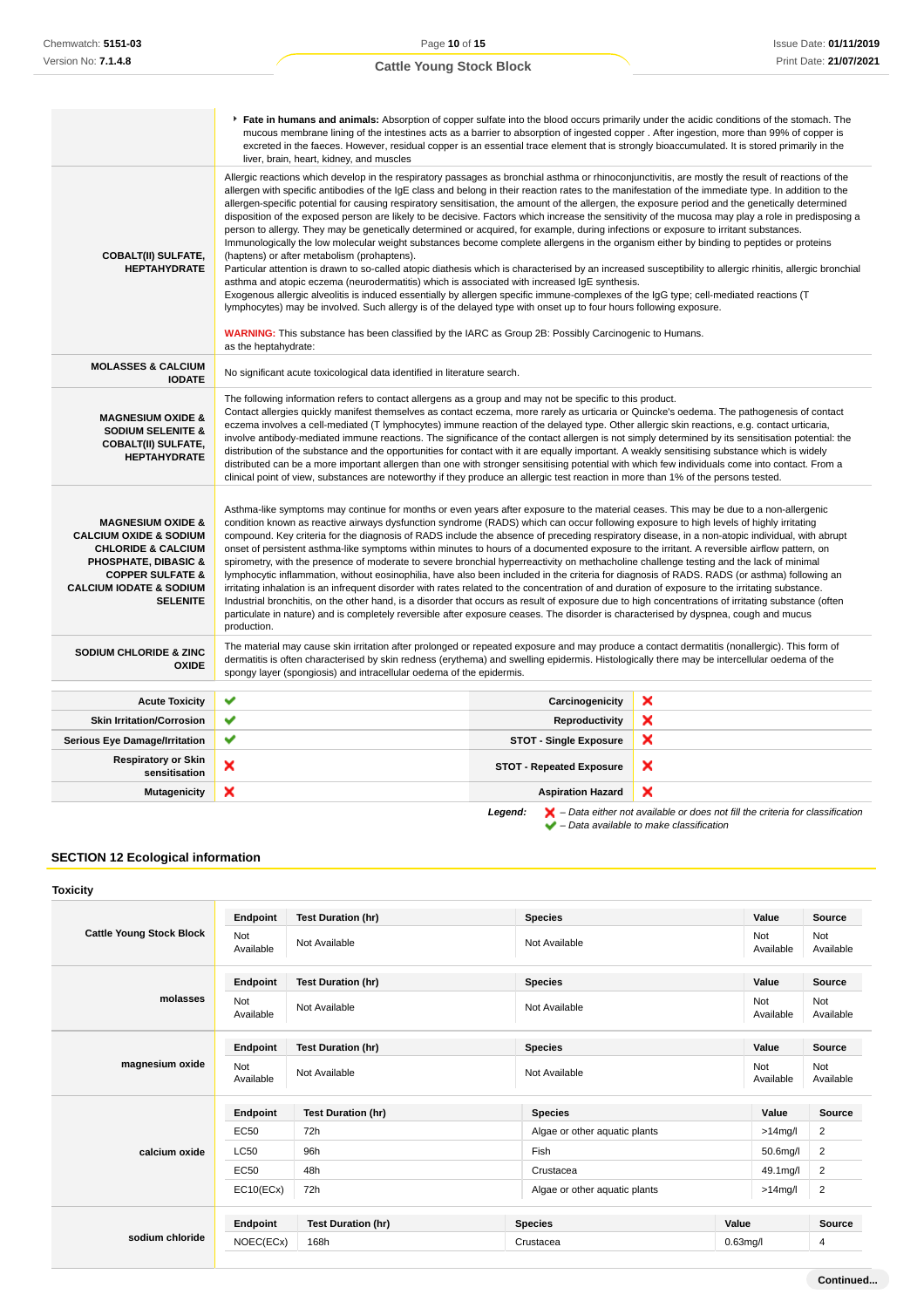|                                  | <b>EC50</b>                                  | 72h                       |                | Algae or other aquatic plants |                      | 20.76-36.17mg/L    | 4                       |
|----------------------------------|----------------------------------------------|---------------------------|----------------|-------------------------------|----------------------|--------------------|-------------------------|
|                                  | <b>LC50</b>                                  | 96h                       |                | Fish                          |                      | 3644-4565mg/l      | $\overline{4}$          |
|                                  | EC50                                         | 48h                       |                | Crustacea                     | 340.7-469.2mg/l      |                    | 4                       |
|                                  | EC50<br>96h<br>Algae or other aquatic plants |                           |                |                               | 1110.36mg/L          |                    | 4                       |
|                                  | Endpoint                                     | <b>Test Duration (hr)</b> |                | <b>Species</b>                |                      | Value              | Source                  |
|                                  | EC50(ECx)                                    | 48h                       |                | Crustacea                     |                      | $>2.9$ mg/l        | $\overline{c}$          |
| calcium phosphate, dibasic       | <b>EC50</b>                                  | 72h                       |                | Algae or other aquatic plants |                      | >4.4mg/l           | $\boldsymbol{2}$        |
|                                  | <b>LC50</b>                                  | 96h                       |                | Fish                          |                      | $>13.5$ mg/l       | $\overline{\mathbf{c}}$ |
|                                  | EC50                                         | 48h                       |                | Crustacea                     |                      | $>2.9$ mg/l        | $\overline{c}$          |
|                                  | Endpoint                                     | <b>Test Duration (hr)</b> |                | <b>Species</b>                | Value                |                    | <b>Source</b>           |
|                                  | EC50(ECx)                                    | 120h                      |                | Algae or other aquatic plants |                      | <0.001mg/L         | 4                       |
|                                  | EC50                                         | 72h                       |                | Algae or other aquatic plants |                      | 0.016-0.031mg/l    | 4                       |
| copper sulfate                   | <b>LC50</b>                                  | 96h                       |                | Fish                          |                      | $\leq 0.01$ mg/l   | $\overline{4}$          |
|                                  | <b>EC50</b>                                  | 48h                       |                | Crustacea                     |                      | 0.007-0.013mg/L    | 4                       |
|                                  | <b>EC50</b>                                  | 96h                       |                | Algae or other aquatic plants | $0.047$ mg/l         |                    | $\overline{\mathbf{c}}$ |
| zinc oxide                       | Endpoint                                     | <b>Test Duration (hr)</b> |                | <b>Species</b>                | Value                |                    | <b>Source</b>           |
|                                  | <b>EC50</b>                                  | 72h                       |                | Algae or other aquatic plants |                      | 0.036-0.049mg/l    | 4                       |
|                                  | <b>BCF</b>                                   | 1344h                     |                | Fish                          | 19-110               |                    | $\overline{7}$          |
|                                  | <b>LC50</b>                                  | 96h                       |                | Fish                          | 0.927-2.589mg/l      |                    | $\overline{4}$          |
|                                  | EC50                                         | 48h                       |                | Crustacea                     | 0.301-0.667mg/l      |                    | 4                       |
|                                  | NOEC(ECx)                                    | 72h                       |                | Algae or other aquatic plants | $0.005$ mg/l         |                    | $\overline{\mathbf{c}}$ |
|                                  | EC50                                         | 96h                       |                | Algae or other aquatic plants | 0.3 <sub>mg</sub> /I |                    | $\boldsymbol{2}$        |
|                                  | Endpoint                                     | <b>Test Duration (hr)</b> | <b>Species</b> |                               | Value                | <b>Source</b>      |                         |
| calcium iodate                   | NOEC(ECx)                                    | 168h                      |                | Fish                          |                      | 100mg/l            | 2                       |
|                                  | <b>LC50</b>                                  | 96h                       |                | Fish                          |                      | 350mg/l            | $\overline{c}$          |
|                                  | Endpoint                                     | <b>Test Duration (hr)</b> |                | Value<br><b>Species</b>       |                      |                    | <b>Source</b>           |
|                                  | <b>EC50</b>                                  | 72h                       |                | Algae or other aquatic plants | 120mg/l              |                    | 4                       |
|                                  | <b>LC50</b>                                  | 96h                       |                | Fish                          | $0.29$ mg/L          |                    | 4                       |
| sodium selenite                  | <b>EC50</b>                                  | 48h                       |                | Crustacea                     | $0.47$ mg/l          |                    | 4                       |
|                                  | NOEC(ECx)                                    | 4320h                     |                | Fish                          |                      | <0.005mg/l         | $\overline{\mathbf{c}}$ |
|                                  | <b>BCF</b>                                   | 672h                      |                | Fish                          | $< 8.1 - 12$         |                    | $\overline{7}$          |
|                                  | <b>EC50</b>                                  | 96h                       |                | Algae or other aquatic plants |                      | 1.729-3.113mg/L    | $\overline{4}$          |
|                                  | Endpoint                                     | <b>Test Duration (hr)</b> |                | <b>Species</b>                |                      | Value              | Source                  |
|                                  | EC50                                         | 72h                       |                | Algae or other aquatic plants |                      | 0.4-72mg/l         | $\mathbf{1}$            |
|                                  | <b>LC50</b>                                  | 96h                       |                | Fish                          |                      | 1.512mg/l          | $\overline{2}$          |
| cobalt(II) sulfate, heptahydrate | EC50                                         | 48h                       |                | Crustacea                     |                      | 5.89mg/l           | $\overline{c}$          |
|                                  | NOEC(ECx)                                    | 72h                       |                | Algae or other aquatic plants |                      | $\leq$ -0.2-72mg/l | $\mathbf{1}$            |
|                                  |                                              |                           |                |                               | < 3.7                |                    | $\overline{7}$          |
|                                  | <b>BCF</b>                                   | 1008h                     |                | Fish                          |                      |                    |                         |

## **DO NOT** discharge into sewer or waterways.

### **Persistence and degradability**

| Ingredient      | Persistence: Water/Soil | <b>Persistence: Air</b> |
|-----------------|-------------------------|-------------------------|
| sodium chloride | LOW                     | LOW                     |
| copper sulfate  | <b>HIGH</b>             | <b>HIGH</b>             |

Data 6. NITE (Japan) - Bioconcentration Data 7. METI (Japan) - Bioconcentration Data 8. Vendor Data

### **Bioaccumulative potential**

| Ingredient      | <b>Bioaccumulation</b>    |
|-----------------|---------------------------|
| sodium chloride | LOW (LogKOW = $0.5392$ )  |
| copper sulfate  | LOW (LogKOW = $-2.2002$ ) |
| zinc oxide      | LOW (BCF = $217$ )        |
| sodium selenite | LOW (BCF = $85$ )         |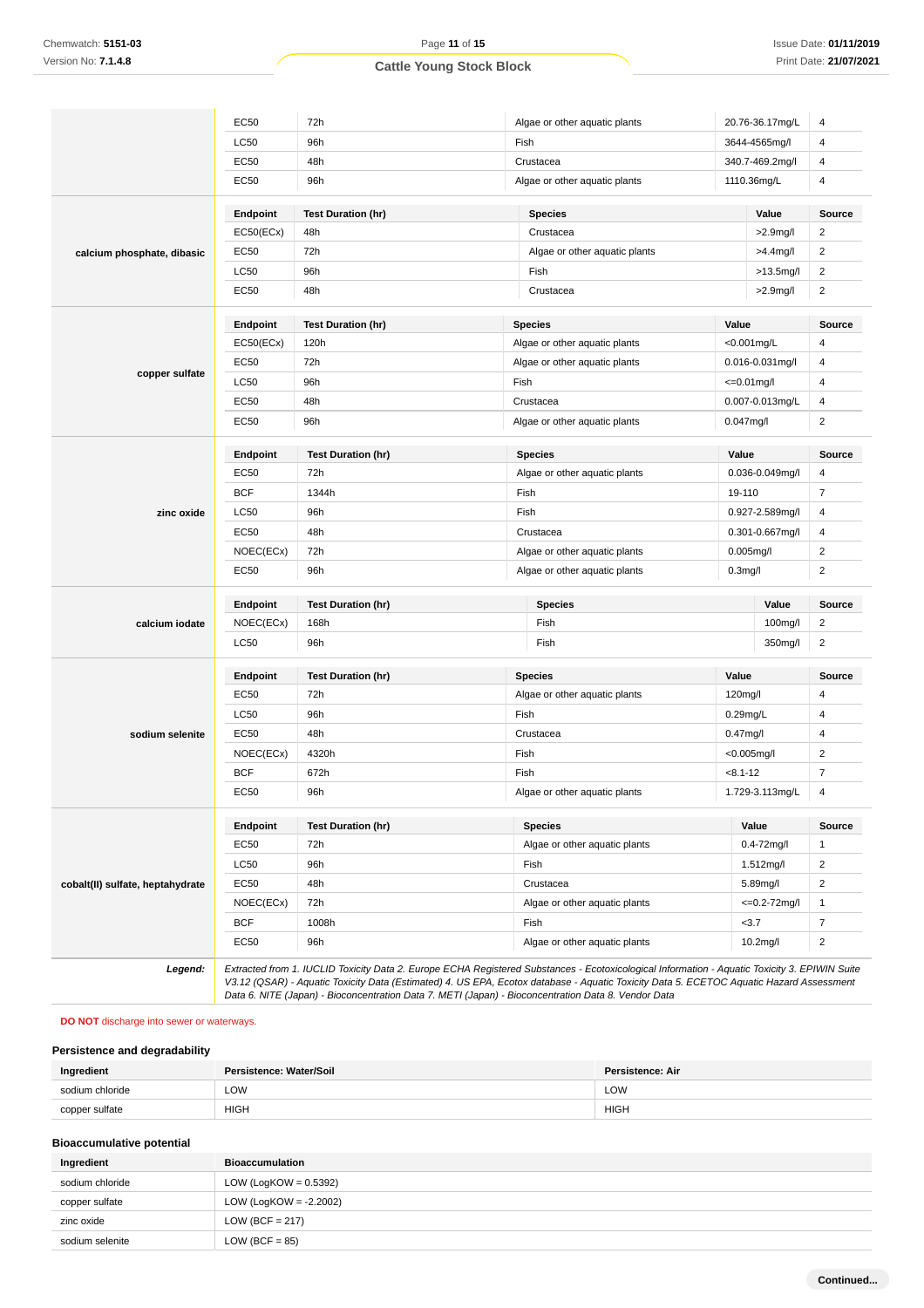| Ingredient                       | <b>Bioaccumulation</b> |
|----------------------------------|------------------------|
| cobalt(II) sulfate, heptahydrate | LOW (BCF = 37)         |
| Mobility in soil                 |                        |
| Ingredient                       | <b>Mobility</b>        |
| sodium chloride                  | LOW ( $KOC = 14.3$ )   |

#### **SECTION 13 Disposal considerations**

copper sulfate  $\vert$  LOW (KOC = 6.124)

| Waste treatment methods      |                                                                                                                                                                                                                                                                                                                                                                                                                                                                                                                                                                                                        |
|------------------------------|--------------------------------------------------------------------------------------------------------------------------------------------------------------------------------------------------------------------------------------------------------------------------------------------------------------------------------------------------------------------------------------------------------------------------------------------------------------------------------------------------------------------------------------------------------------------------------------------------------|
| Product / Packaging disposal | DO NOT allow wash water from cleaning or process equipment to enter drains.<br>It may be necessary to collect all wash water for treatment before disposal.<br>In all cases disposal to sewer may be subject to local laws and regulations and these should be considered first.<br>• Where in doubt contact the responsible authority.<br>Recycle wherever possible or consult manufacturer for recycling options.<br>Consult State Land Waste Authority for disposal.<br>Bury or incinerate residue at an approved site.<br>Recycle containers if possible, or dispose of in an authorised landfill. |

Ensure that the hazardous substance is disposed in accordance with the Hazardous Substances (Disposal) Notice 2017

#### **Disposal Requirements**

Packages that have been in direct contact with the hazardous substance must be only disposed if the hazardous substance was appropriately removed and cleaned out from the package. The package must be disposed according to the manufacturer's directions taking into account the material it is made of. Packages which hazardous content have been appropriately treated and removed may be recycled.

The hazardous substance must only be disposed if it has been treated by a method that changed the characteristics or composition of the substance and it is no longer hazardous. Only dispose to the environment if a tolerable exposure limit has been set for the substance.

Only deposit the hazardous substance into or onto a landfill or sewage facility or incinerator, where the hazardous substance can be handled and treated appropriately.

#### **SECTION 14 Transport information**

#### **Labels Required**

| Mari<br>ы<br>___ | <b>NO</b> |
|------------------|-----------|
|                  | יהו.      |

#### **Land transport (UN): NOT REGULATED FOR TRANSPORT OF DANGEROUS GOODS**

**Air transport (ICAO-IATA / DGR): NOT REGULATED FOR TRANSPORT OF DANGEROUS GOODS**

#### **Sea transport (IMDG-Code / GGVSee): NOT REGULATED FOR TRANSPORT OF DANGEROUS GOODS**

### **Transport in bulk according to Annex II of MARPOL and the IBC code** Not Applicable

#### **Transport in bulk in accordance with MARPOL Annex V and the IMSBC Code**

| <b>Product name</b>              | Group         |
|----------------------------------|---------------|
| molasses                         | Not Available |
| magnesium oxide                  | Not Available |
| calcium oxide                    | Not Available |
| sodium chloride                  | Not Available |
| calcium phosphate, dibasic       | Not Available |
| copper sulfate                   | Not Available |
| zinc oxide                       | Not Available |
| calcium iodate                   | Not Available |
| sodium selenite                  | Not Available |
| cobalt(II) sulfate, heptahydrate | Not Available |

#### **Transport in bulk in accordance with the ICG Code**

| <b>Product name</b>        | Ship Type     |
|----------------------------|---------------|
| molasses                   | Not Available |
| magnesium oxide            | Not Available |
| calcium oxide              | Not Available |
| sodium chloride            | Not Available |
| calcium phosphate, dibasic | Not Available |
| copper sulfate             | Not Available |
| zinc oxide                 | Not Available |
| calcium iodate             | Not Available |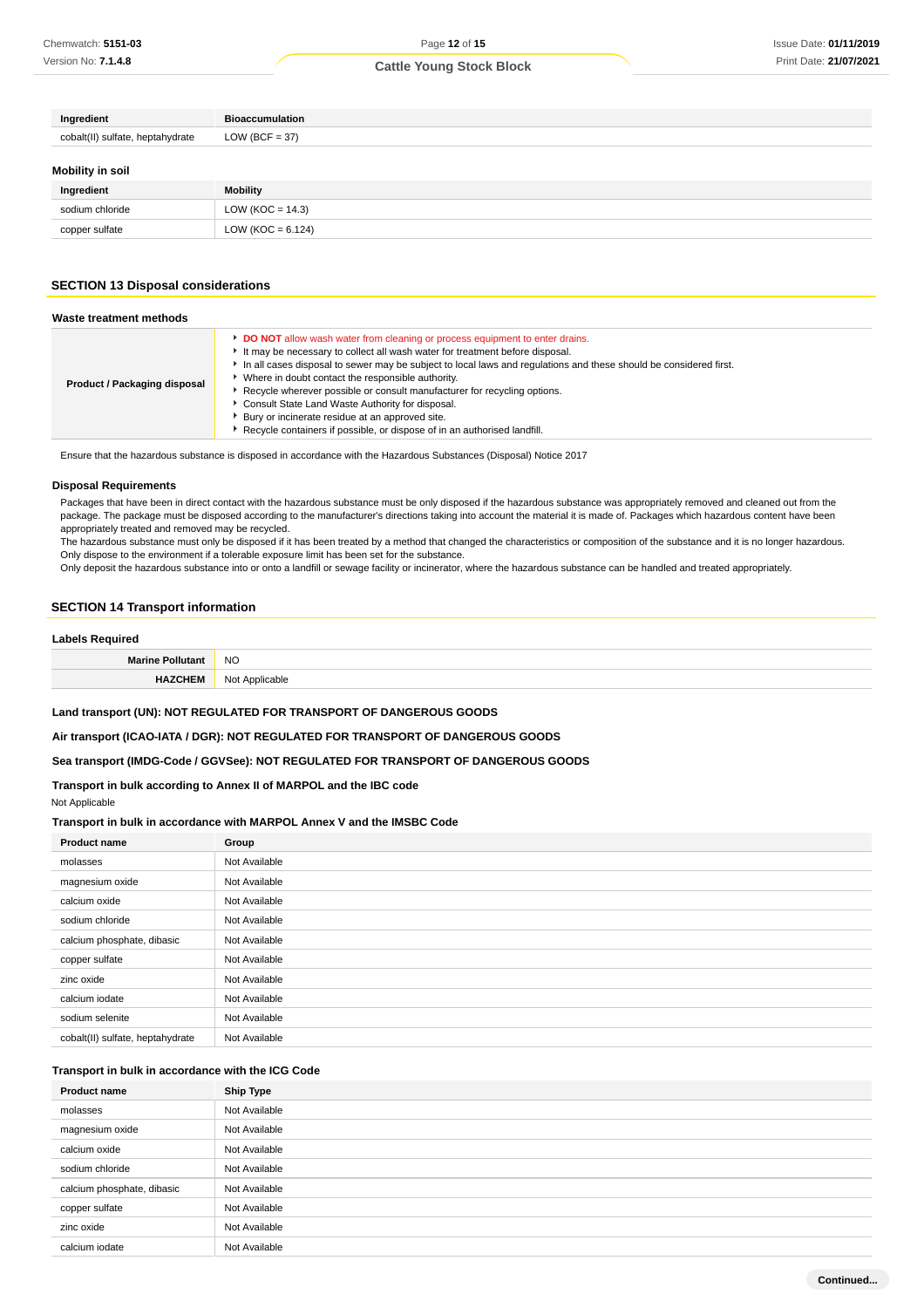## Page **13** of **15**

## **Cattle Young Stock Block**

| <b>Product name</b>                                                                                                              | <b>Ship Type</b>                                                                                                                 |                                                                                                                      |  |  |
|----------------------------------------------------------------------------------------------------------------------------------|----------------------------------------------------------------------------------------------------------------------------------|----------------------------------------------------------------------------------------------------------------------|--|--|
| sodium selenite                                                                                                                  | Not Available                                                                                                                    |                                                                                                                      |  |  |
| cobalt(II) sulfate, heptahydrate<br>Not Available                                                                                |                                                                                                                                  |                                                                                                                      |  |  |
|                                                                                                                                  |                                                                                                                                  |                                                                                                                      |  |  |
| <b>SECTION 15 Regulatory information</b>                                                                                         |                                                                                                                                  |                                                                                                                      |  |  |
|                                                                                                                                  | Safety, health and environmental regulations / legislation specific for the substance or mixture                                 |                                                                                                                      |  |  |
|                                                                                                                                  | This substance is to be managed using the conditions specified in an applicable Group Standard                                   |                                                                                                                      |  |  |
|                                                                                                                                  |                                                                                                                                  |                                                                                                                      |  |  |
| <b>HSR Number</b><br>HSR002521                                                                                                   | <b>Group Standard</b><br>Animal Nutritional and Animal Care Products Group Standard 2020                                         |                                                                                                                      |  |  |
|                                                                                                                                  |                                                                                                                                  |                                                                                                                      |  |  |
|                                                                                                                                  | Please refer to Section 8 of the SDS for any applicable tolerable exposure limit or Section 12 for environmental exposure limit. |                                                                                                                      |  |  |
| molasses is found on the following regulatory lists                                                                              |                                                                                                                                  |                                                                                                                      |  |  |
| New Zealand Inventory of Chemicals (NZIoC)                                                                                       |                                                                                                                                  |                                                                                                                      |  |  |
|                                                                                                                                  |                                                                                                                                  |                                                                                                                      |  |  |
| magnesium oxide is found on the following regulatory lists                                                                       |                                                                                                                                  |                                                                                                                      |  |  |
| New Zealand Approved Hazardous Substances with controls                                                                          | New Zealand Hazardous Substances and New Organisms (HSNO) Act - Classification                                                   | New Zealand Inventory of Chemicals (NZIoC)<br>New Zealand Workplace Exposure Standards (WES)                         |  |  |
| of Chemicals                                                                                                                     |                                                                                                                                  |                                                                                                                      |  |  |
| of Chemicals - Classification Data                                                                                               | New Zealand Hazardous Substances and New Organisms (HSNO) Act - Classification                                                   |                                                                                                                      |  |  |
|                                                                                                                                  |                                                                                                                                  |                                                                                                                      |  |  |
| calcium oxide is found on the following regulatory lists                                                                         |                                                                                                                                  |                                                                                                                      |  |  |
| New Zealand Approved Hazardous Substances with controls                                                                          | New Zealand Hazardous Substances and New Organisms (HSNO) Act - Classification                                                   | New Zealand Inventory of Chemicals (NZIoC)<br>New Zealand Workplace Exposure Standards (WES)                         |  |  |
| of Chemicals                                                                                                                     |                                                                                                                                  |                                                                                                                      |  |  |
|                                                                                                                                  | New Zealand Hazardous Substances and New Organisms (HSNO) Act - Classification                                                   |                                                                                                                      |  |  |
| of Chemicals - Classification Data                                                                                               |                                                                                                                                  |                                                                                                                      |  |  |
| sodium chloride is found on the following regulatory lists                                                                       |                                                                                                                                  |                                                                                                                      |  |  |
| New Zealand Approved Hazardous Substances with controls                                                                          |                                                                                                                                  | New Zealand Hazardous Substances and New Organisms (HSNO) Act - Classification<br>of Chemicals - Classification Data |  |  |
| of Chemicals                                                                                                                     | New Zealand Hazardous Substances and New Organisms (HSNO) Act - Classification                                                   | New Zealand Inventory of Chemicals (NZIoC)                                                                           |  |  |
|                                                                                                                                  |                                                                                                                                  |                                                                                                                      |  |  |
| New Zealand Approved Hazardous Substances with controls                                                                          | calcium phosphate, dibasic is found on the following regulatory lists                                                            | New Zealand Hazardous Substances and New Organisms (HSNO) Act - Classification                                       |  |  |
|                                                                                                                                  | New Zealand Hazardous Substances and New Organisms (HSNO) Act - Classification                                                   | of Chemicals - Classification Data                                                                                   |  |  |
| of Chemicals                                                                                                                     |                                                                                                                                  | New Zealand Inventory of Chemicals (NZIoC)                                                                           |  |  |
| copper sulfate is found on the following regulatory lists                                                                        |                                                                                                                                  |                                                                                                                      |  |  |
| New Zealand Approved Hazardous Substances with controls                                                                          |                                                                                                                                  | New Zealand Hazardous Substances and New Organisms (HSNO) Act - Classification                                       |  |  |
|                                                                                                                                  | New Zealand Hazardous Substances and New Organisms (HSNO) Act - Classification                                                   | of Chemicals - Classification Data                                                                                   |  |  |
| of Chemicals                                                                                                                     |                                                                                                                                  | New Zealand Inventory of Chemicals (NZIoC)                                                                           |  |  |
| zinc oxide is found on the following regulatory lists                                                                            |                                                                                                                                  |                                                                                                                      |  |  |
| New Zealand Approved Hazardous Substances with controls                                                                          |                                                                                                                                  | New Zealand Inventory of Chemicals (NZIoC)                                                                           |  |  |
| of Chemicals                                                                                                                     | New Zealand Hazardous Substances and New Organisms (HSNO) Act - Classification                                                   | New Zealand Workplace Exposure Standards (WES)                                                                       |  |  |
|                                                                                                                                  | New Zealand Hazardous Substances and New Organisms (HSNO) Act - Classification                                                   |                                                                                                                      |  |  |
| of Chemicals - Classification Data                                                                                               |                                                                                                                                  |                                                                                                                      |  |  |
| calcium iodate is found on the following regulatory lists                                                                        |                                                                                                                                  |                                                                                                                      |  |  |
| New Zealand Approved Hazardous Substances with controls                                                                          |                                                                                                                                  | New Zealand Hazardous Substances and New Organisms (HSNO) Act - Classification                                       |  |  |
| of Chemicals                                                                                                                     | New Zealand Hazardous Substances and New Organisms (HSNO) Act - Classification                                                   | of Chemicals - Classification Data<br>New Zealand Inventory of Chemicals (NZIoC)                                     |  |  |
|                                                                                                                                  |                                                                                                                                  |                                                                                                                      |  |  |
| sodium selenite is found on the following regulatory lists                                                                       |                                                                                                                                  |                                                                                                                      |  |  |
| Monographs                                                                                                                       | International Agency for Research on Cancer (IARC) - Agents Classified by the IARC                                               | New Zealand Hazardous Substances and New Organisms (HSNO) Act - Classification<br>of Chemicals - Classification Data |  |  |
| New Zealand Approved Hazardous Substances with controls                                                                          |                                                                                                                                  | New Zealand Inventory of Chemicals (NZIoC)                                                                           |  |  |
| New Zealand Hazardous Substances and New Organisms (HSNO) Act - Classification<br>New Zealand Workplace Exposure Standards (WES) |                                                                                                                                  |                                                                                                                      |  |  |
|                                                                                                                                  |                                                                                                                                  |                                                                                                                      |  |  |
| of Chemicals                                                                                                                     |                                                                                                                                  |                                                                                                                      |  |  |
|                                                                                                                                  | cobalt(II) sulfate, heptahydrate is found on the following regulatory lists                                                      |                                                                                                                      |  |  |
| Chemical Footprint Project - Chemicals of High Concern List                                                                      |                                                                                                                                  | New Zealand Hazardous Substances and New Organisms (HSNO) Act - Classification                                       |  |  |
|                                                                                                                                  | International Agency for Research on Cancer (IARC) - Agents Classified by the IARC                                               | of Chemicals                                                                                                         |  |  |
| Monographs                                                                                                                       | International Agency for Research on Cancer (IARC) - Agents Classified by the IARC                                               | New Zealand Hazardous Substances and New Organisms (HSNO) Act - Classification<br>of Chemicals - Classification Data |  |  |
| Monographs - Group 2B: Possibly carcinogenic to humans<br>New Zealand Approved Hazardous Substances with controls                |                                                                                                                                  | New Zealand Inventory of Chemicals (NZIoC)                                                                           |  |  |

Subject to the Health and Safety at Work (Hazardous Substances) Regulations 2017.

| --- |  |
|-----|--|
| ۰ι∩ |  |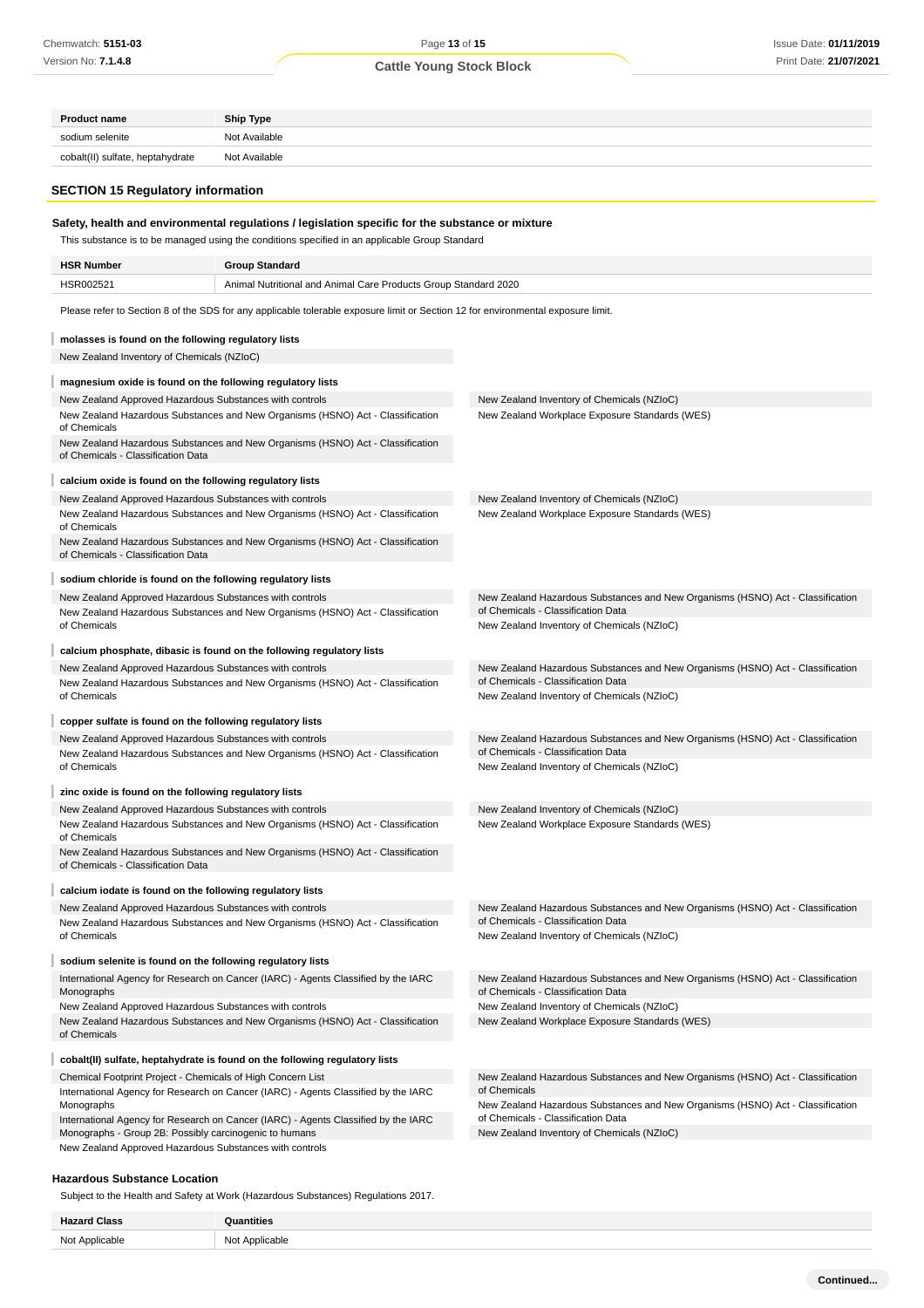#### **Certified Handler**

Subject to Part 4 of the Health and Safety at Work (Hazardous Substances) Regulations 2017.

| Class<br>ance           | <b>Quantities</b> |
|-------------------------|-------------------|
| Not Applicable<br>13017 | Not Applicable    |
|                         |                   |

Refer Group Standards for further information

#### **Maximum quantities of certain hazardous substances permitted on passenger service vehicles**

Subject to Regulation 13.14 of the Health and Safety at Work (Hazardous Substances) Regulations 2017.

| <b>Hazard Class</b> | Gas (aggregate water capacity in mL) | Liquid (L)     | Solid (kg)                      | Maximum quantity per package for each classification |
|---------------------|--------------------------------------|----------------|---------------------------------|------------------------------------------------------|
| Not Applicable      | Not Applicable                       | Not Applicable | Not Applicable   Not Applicable |                                                      |

#### **Tracking Requirements**

Not Applicable

#### **National Inventory Status**

| <b>National Inventory</b>                          | <b>Status</b>                                                                                                                                                                                            |  |
|----------------------------------------------------|----------------------------------------------------------------------------------------------------------------------------------------------------------------------------------------------------------|--|
| Australia - AIIC / Australia<br>Non-Industrial Use | Yes                                                                                                                                                                                                      |  |
| Canada - DSL                                       | Yes                                                                                                                                                                                                      |  |
| Canada - NDSL                                      | No (molasses; magnesium oxide; calcium oxide; sodium chloride; calcium phosphate, dibasic; copper sulfate; calcium iodate; sodium selenite;<br>cobalt(II) sulfate, heptahydrate)                         |  |
| China - IECSC                                      | Yes                                                                                                                                                                                                      |  |
| Europe - EINEC / ELINCS / NLP                      | Yes                                                                                                                                                                                                      |  |
| Japan - ENCS                                       | Yes                                                                                                                                                                                                      |  |
| Korea - KECI                                       | Yes                                                                                                                                                                                                      |  |
| New Zealand - NZIoC                                | Yes                                                                                                                                                                                                      |  |
| Philippines - PICCS                                | No (calcium iodate)                                                                                                                                                                                      |  |
| <b>USA - TSCA</b>                                  | Yes                                                                                                                                                                                                      |  |
| Taiwan - TCSI                                      | Yes                                                                                                                                                                                                      |  |
| Mexico - INSQ                                      | No (molasses; calcium iodate)                                                                                                                                                                            |  |
| Vietnam - NCI                                      | Yes                                                                                                                                                                                                      |  |
| Russia - FBEPH                                     | No (molasses; calcium iodate)                                                                                                                                                                            |  |
| Legend:                                            | Yes = All CAS declared ingredients are on the inventory<br>No = One or more of the CAS listed ingredients are not on the inventory and are not exempt from listing(see specific ingredients in brackets) |  |

#### **SECTION 16 Other information**

| <b>Davis</b><br>ה+פר<br>,,,, | 201. |
|------------------------------|------|
| 1121c                        | 1 Z  |

#### **SDS Version Summary**

| Version | Date of Update | <b>Sections Updated</b>                                                        |
|---------|----------------|--------------------------------------------------------------------------------|
| 6.1.1.1 | 21/12/2015     | Acute Health (inhaled), Chronic Health, Classification, Environmental          |
| 7.1.1.1 | 01/11/2019     | One-off system update. NOTE: This may or may not change the GHS classification |
| 7.1.2.1 | 29/04/2021     | <b>Regulation Change</b>                                                       |
| 7.1.2.2 | 30/05/2021     | <b>Template Change</b>                                                         |
| 7.1.2.3 | 04/06/2021     | Template Change                                                                |
| 7.1.2.4 | 05/06/2021     | <b>Template Change</b>                                                         |
| 7.1.2.5 | 09/06/2021     | Template Change                                                                |
| 7.1.2.6 | 11/06/2021     | Template Change                                                                |
| 7.1.3.6 | 14/06/2021     | <b>Regulation Change</b>                                                       |
| 7.1.3.7 | 15/06/2021     | Template Change                                                                |
| 7.1.3.8 | 05/07/2021     | <b>Template Change</b>                                                         |
| 7.1.4.8 | 14/07/2021     | <b>Regulation Change</b>                                                       |

#### **Other information**

Classification of the preparation and its individual components has drawn on official and authoritative sources as well as independent review by the Chemwatch Classification committee using available literature references.

The SDS is a Hazard Communication tool and should be used to assist in the Risk Assessment. Many factors determine whether the reported Hazards are Risks in the workplace or other settings. Risks may be determined by reference to Exposures Scenarios. Scale of use, frequency of use and current or available engineering controls must be considered.